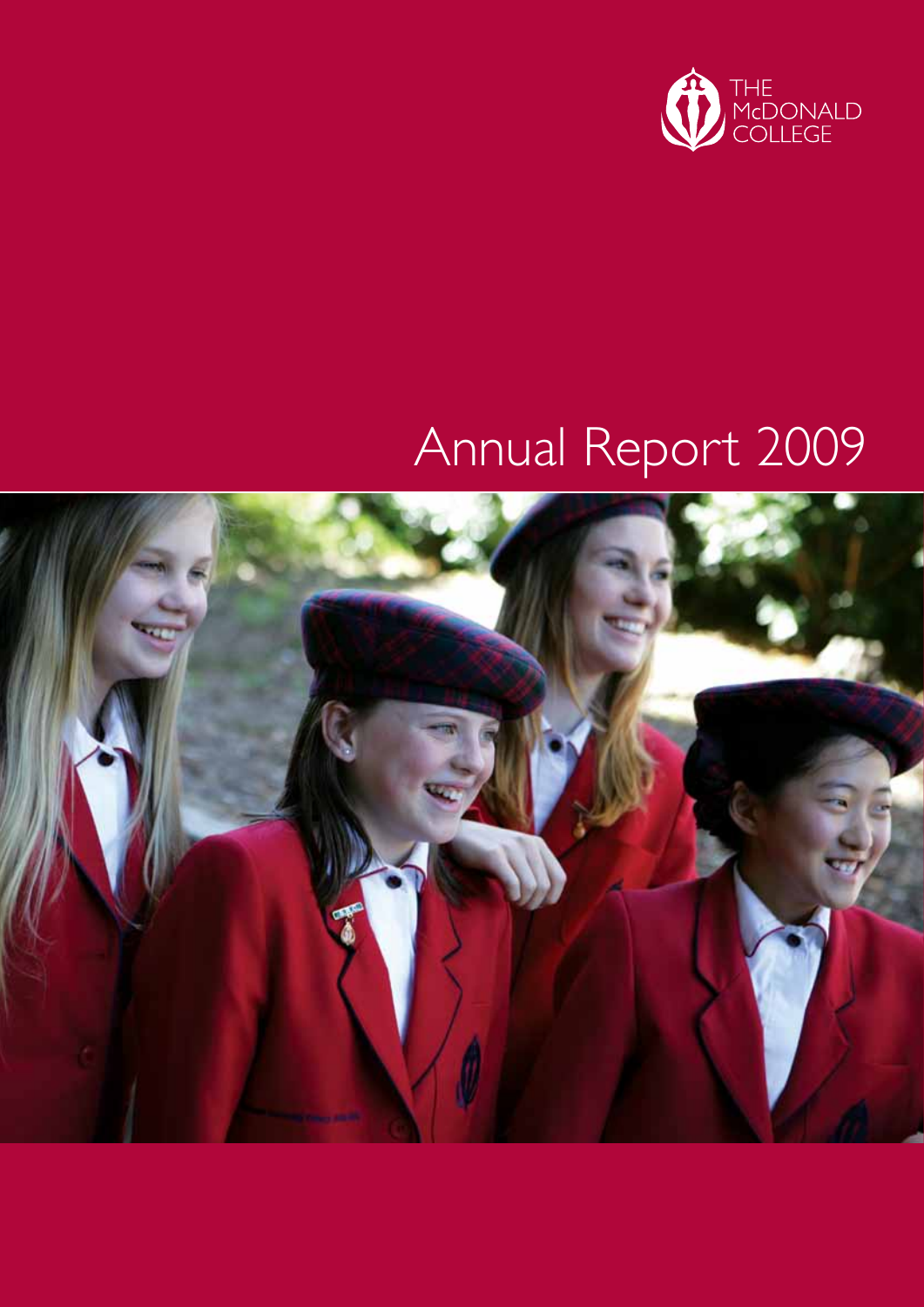# Annual Report 2009

## The McDonald College Annual Report 2009 **Contents**

| 3               | Introduction                        |                                                                             |
|-----------------|-------------------------------------|-----------------------------------------------------------------------------|
| $\overline{4}$  | Educational and Financial Reporting |                                                                             |
| 5               |                                     | Reporting Area I: A Message from Key School Bodies                          |
| $\overline{0}$  | Reporting Area 2:                   | Contextual Information about the School                                     |
| $\vert \ \vert$ | Reporting Area 3:                   | Student Performance in Statewide or<br>Equivalent Tests and Examinations    |
| 4               | Reporting Area 4:                   | Senior Secondary Outcomes                                                   |
| 15              | Reporting Area 5:                   | Professional Learning and<br>Teacher Standards                              |
| 18              |                                     | Reporting Area 6: Workforce Composition                                     |
| 9               | Reporting Area 7:                   | Student Attendance and Management of<br>non-attendance, Secondary Retention |
| 20              |                                     | Reporting Area 8: Post-school destinations                                  |
| 21              |                                     | Reporting Area 9: Enrolment policies and characteristics<br>of student body |
| 26              | Reporting Area 10: School Policies  |                                                                             |
| 28              |                                     | Reporting Area 11: School Determined Improvement Targets                    |
| 30              |                                     | Reporting Area 12: Initiatives Promoting Respect<br>and Responsibility      |
| 31              |                                     | Reporting Area 13: Parent, student and teacher satisfaction                 |
| 32              |                                     | Reporting Area 14: Summary Financial Information                            |

The McDonald College 17 George Street, North Strathfield NSW 2137 phone 02 9752 0500 email marketing@mcdonald.nsw.edu.au www.mcdonald.nsw.edu.au

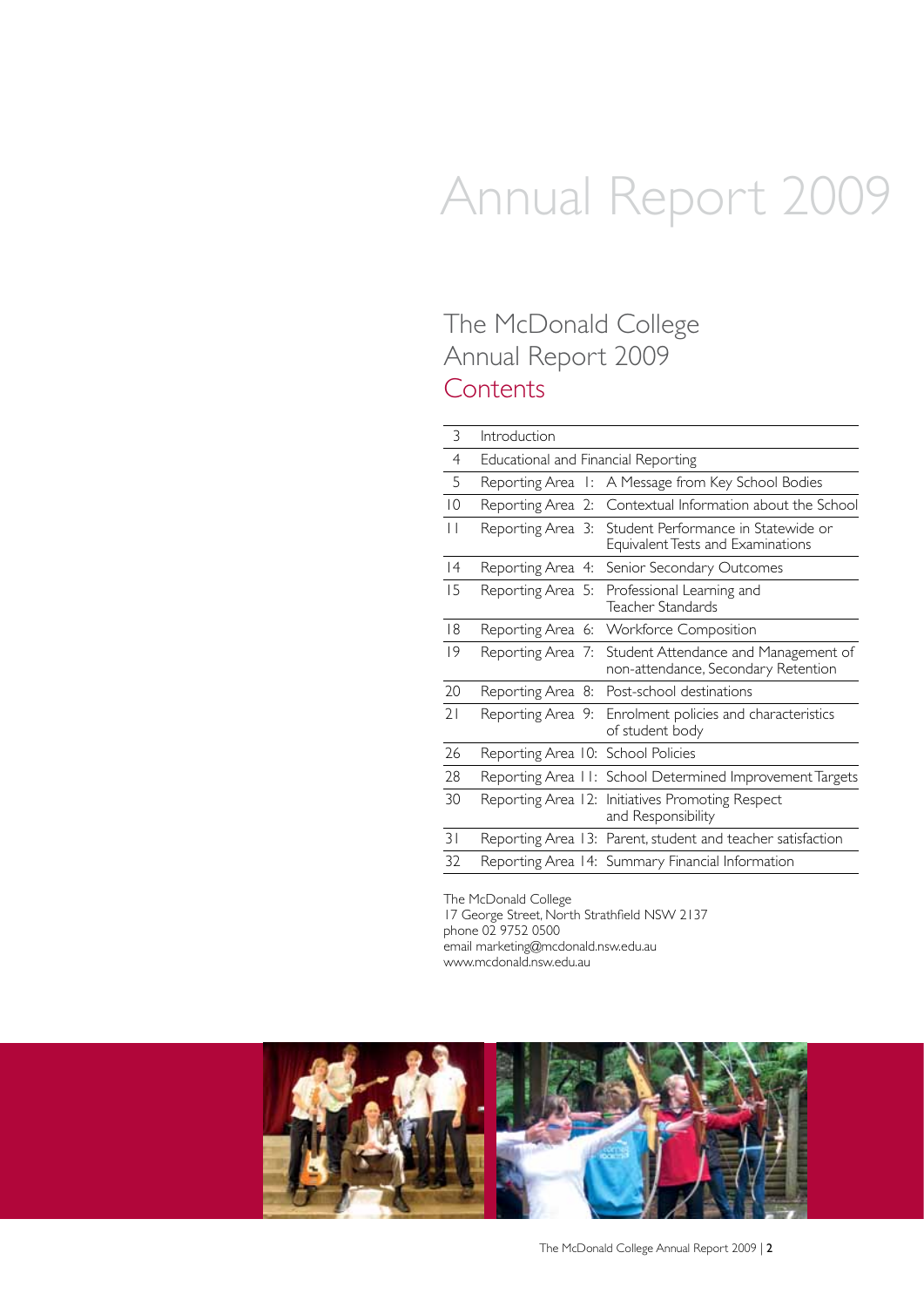### INTRODUCTION

The McDonald College is an independent coeducational, non-denominational College. It provides comprehensive education at pre-school, infants, primary and secondary levels. The College is registered and accredited to offer courses for the School Certificate and Higher School Certificate. All College students are encouraged to work to their potential with academic extension opportunities. Students with special needs are catered for by a combination of withdrawal and in-class support.

In addition to the Board of Studies syllabi, our students participate in a performance programme with a core culture of performing arts. This programme underpins the philosophy of the College and aims to provide professional performance training to our young performing artists whilst maintaining a high standard of academic education. A comprehensive performing arts programme is also available after school hours to College students as well as the broader community.

In summary, the College is unique in providing:-

- A highly specialised performance programme alongside a rigorous academic programme.
- Boarding for secondary female students
- An extensive after school programme

Our dedicated staff are passionate and skilled in developing and nurturing our student's potential, ability and interest.

The College offers a breadth in cross training for all students, encouraging them to "strive for excellence", (the College motto), in a caring and tolerant environment. Creativity, self-discipline, passion, self-esteem and academic, artistic and performance achievements overall are valued outcomes for the

whole College community. In 2009 students had the opportunity to participate in *Excursions to China*, *The Shakespeare Festival*, Chess, Eisteddfods, Debating, Peer Support, *Premier State Ballet*, *Da Vinci Decathlon*, *Prefects Concert* to name just a few.

The College supports students who achieve professional employment in the performing arts, television and film industry during their course of study, by appointing (where appropriate) tutors and/ or communicating with onsite tutors to ensure all class work and Board of Studies requirements are fulfilled. The College also supports students who wish to undertake other courses at TAFE or Open High School as part of their academic programme.

The College provides boarding facilities for 30 girls from Years 7–12.

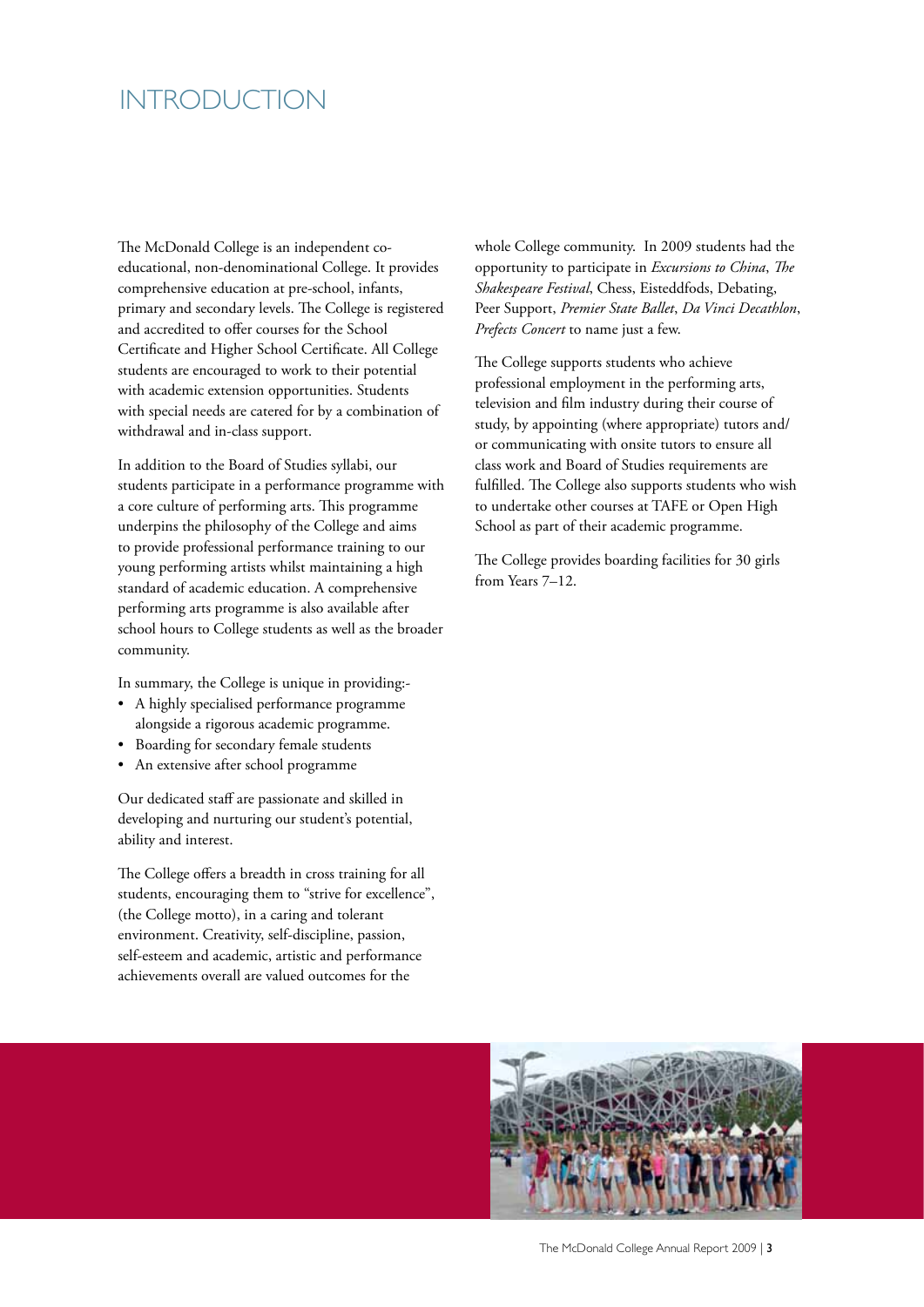### EDUCATIONAL AND FINANCIAL REPORTING

#### **Policy**

The College will maintain the relevant data and will comply with reporting requirements of the NSW Minister for Education and Training and the Australian Department of Education, Employment and Workplace Relations. This reporting will include public disclosure of the educational and financial performance measures and policies of the College as required from time to time.

#### Procedures

Annual Report

Procedures for implementing the policy include:

- identification of the staff member responsible for co-ordinating the final preparation and distribution of the annual report to the College Council and other stakeholders as required
- for each reporting area, identification of the staff member responsible for the collection, analysis and storage of the relevant data and for providing the relevant information to the coordinator for inclusion in the report
- determination of the specific content to be included in each section of the report and reviewing this each year to ensure ongoing compliance, relevance and usefulness
- preparation of the report in an appropriate form to send to the Board of Studies
- setting the annual schedule for
	- delivery of information for each reporting area to the coordinator
	- preparation and publication of the report
	- distribution of the report to the Board of Studies and other stakeholders

#### Requests for additional data

From time to time the Australian Government, through the Minister for Education, Employment and Workplace Relations and NSW Government, through the Minister for Education and Training, may request additional information. To ensure that such requests are dealt with appropriately, the College will identify the staff member responsible for coordinating the school's response. This person is responsible for the collection of the relevant data and for ensuring it is provided to the Board of Studies in an appropriate electronic form.

#### DEEWR Annual Financial Return

The College will identify the staff member responsible for completing the questionnaire. This person is responsible for the collection of the relevant data and for ensuring it is provided to DEEWR in an appropriate form.

M.P. Kohler, M.Ed *Principal*

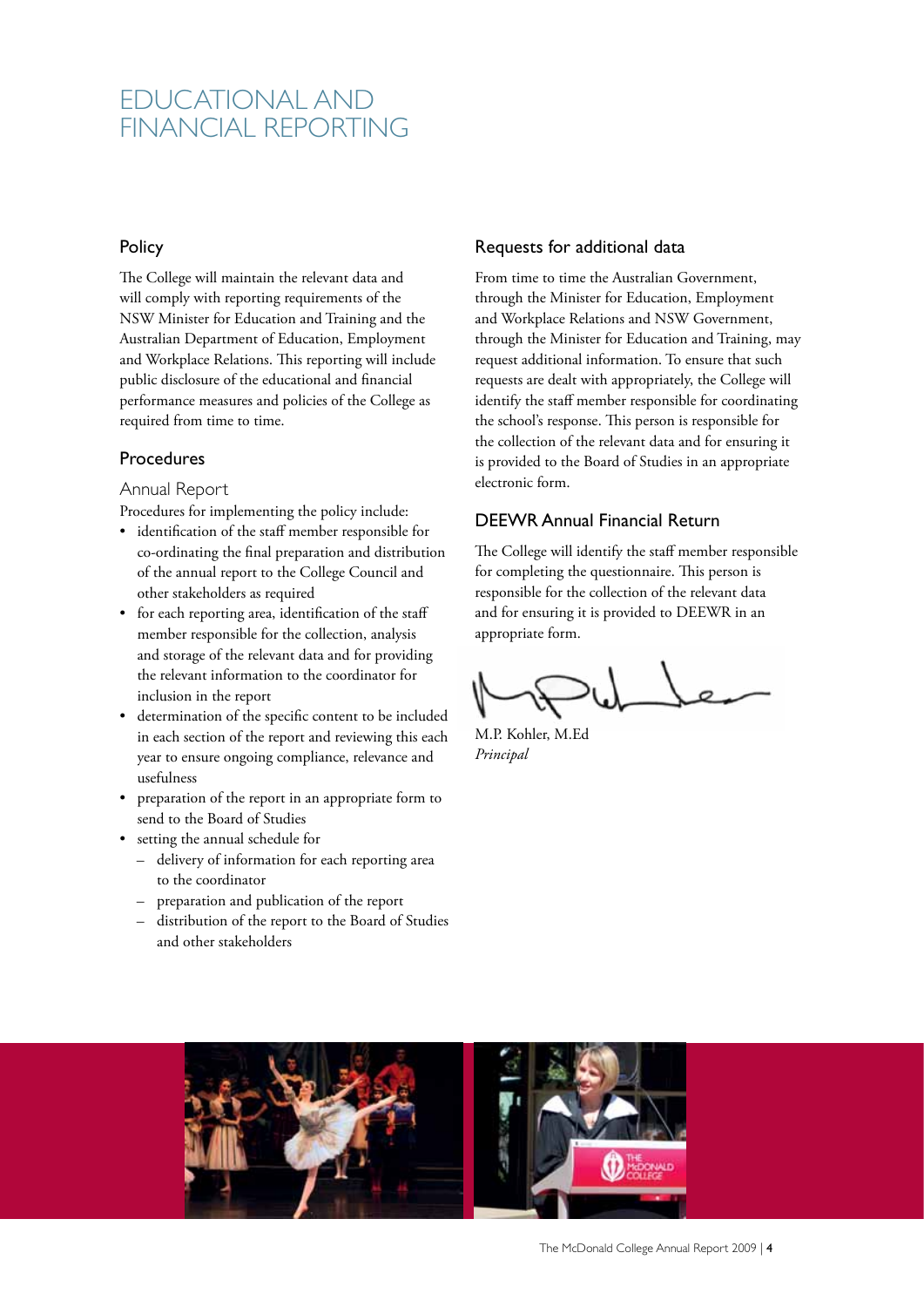## REPORTING AREA 1 : A Message from Key School Bodies

### Message from Chairman of the College Council

The McDonald College has had a busy and rewarding year in 2009 with several major performances throughout the year. Premier State Ballet presented *Swan Lake* at Parramatta Riverside Theatre; Year 12 actors performed Carol Ann Duffy's adaptation of *Grimm Tales* at NIDA; the Music Gala, *Heaven Can Wait*, held at the City Recital Hall, featured auditioned soloists as well as performances by various bands; and the Dance Stream's spectacular, *Fabulous Feet!* and the Musical Theatre Stream's *Time to Fly* drew enthusiastic audiences.

The College is very proud of the academic achievement of the students who sat for the 2009 Higher School Certificate. It is a true balancing act for students who dedicate their time and energy between that of a demanding performing arts program and their important academic studies. 150 students from both Year 11 and 12 sat for the HSC at the College. All students scored well above state averages for Bands 5 and/or 6, and scored twice the state average of Band 6 results in Business Studies, Drama, General Mathematics, Music 1 and Visual Arts. All Music 1 students scored in Bands 5 or 6. Four students from Year 11 who sat two of their HSC exams scored more than 90% in their exams.

Every five years independent schools undergo a stringent inspection whereby every process, procedure, policy and other documentation is scrutinised for evidence of compliance. After many hours of committed hard work, the inspection was a very positive affirmation of the wonderful work that is done at the College. The inspectors were effusive in their praise of the College.

We are delighted that the College will benefit significantly from the Federal Government's program to provide economic stimulus through rapid construction and refurbishment of College infrastructure. The extensions to the Conference Centre will provide an additional multi-purpose assembly space / performing arts space / performance studio, which will be used for Infants and Primary Speech Days, Grandparents Days and much more.

Several students were nominated for inclusion in the Board of Studies awards for excellence in Drama, Dance, Design and Technology, Music and Visual Arts.

The McDonald College Limited, a not-for-profit community-based company limited by guarantee, trades as The McDonald College. The governing body is the College Council which is made up of volunteers who give their time to ensure that the original philosophy and vision is upheld and that the financial strength of the College is maintained. The College Council met six times during 2009 and the Executive Finance Committee of Council met thirteen times. I would personally like to thank them for their ongoing dedication and time given to the College.

I would like to thank, on behalf of the College Council, the members of the College Foundation and Parents and Friends Association for their sterling efforts in supporting the College through fundraising and enthusiastic support. Nothing would happen in the College without the parents; their nurturing and parental care is recognised as being the backbone of the College, a fact relied upon by the Council in decision making.

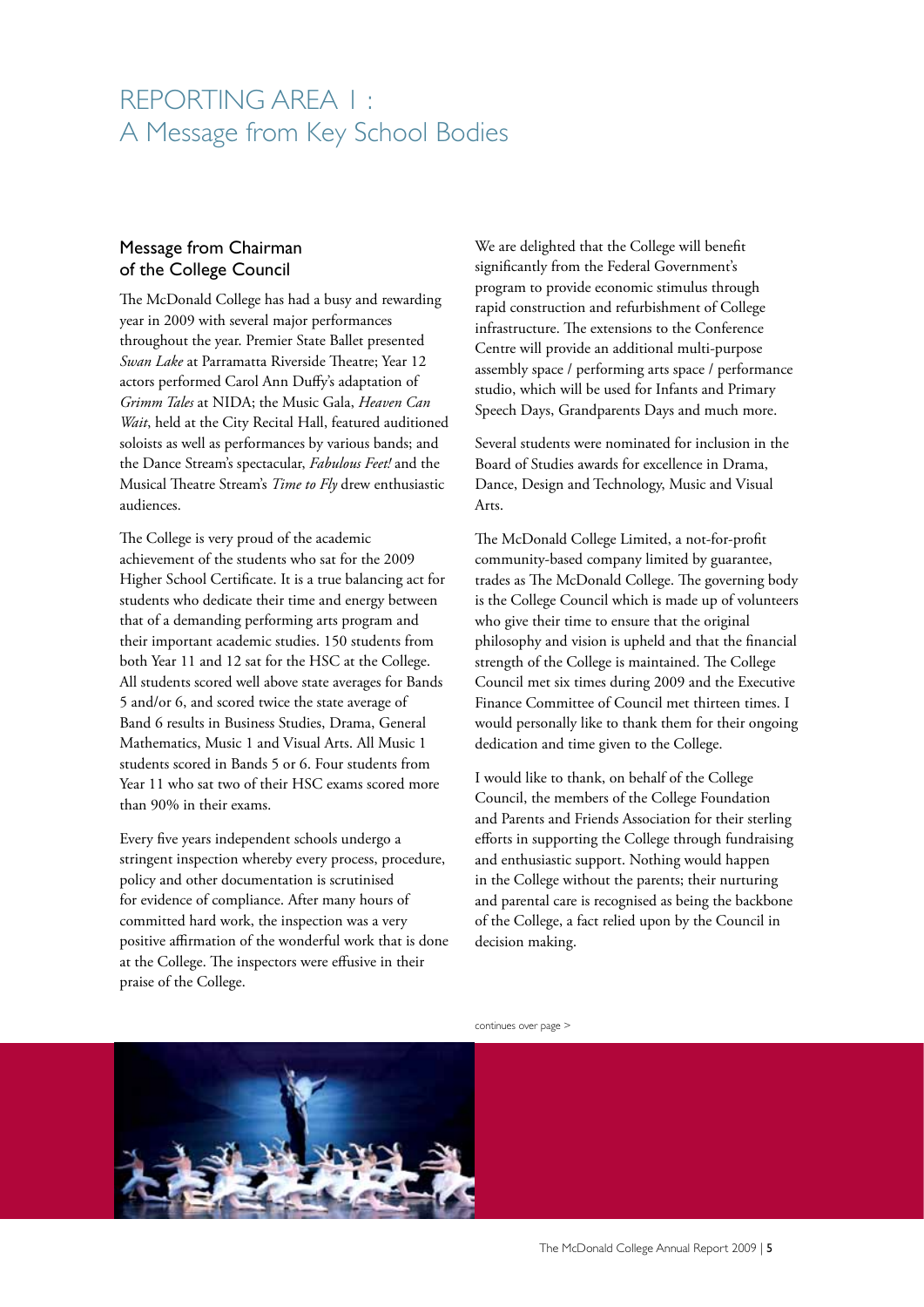The unique challenge for the College is to provide an environment in which the creative and performing arts can bring about happiness and fulfilment for our students, while providing a stimulating environment for academic learning: This challenge has been met over the last 25 years. It is reflected in the joy I see in the performances and the happiness within the whole College community.

The Council appreciates the outstanding educational practices of the teaching staff and the administrative, canteen and maintenance support provided by non-teaching staff. I acknowledge with thanks the dedication to the College by the Principal and the Executive.

The unique quality of the College is at the forefront of the Council's guidance in considering the consolidation and development of the College. I am sure we can all look forward to the continued provision of a stimulating and well-rounded education in an environment which will allows our students to look back on their school days with joy and pride.

geoffrey of Markham

Geoffrey A. Markham BE(Hons) FIEAust CPEng FIAMA *Chairman of the College Council*



The McDonald College Annual Report 2009 | 6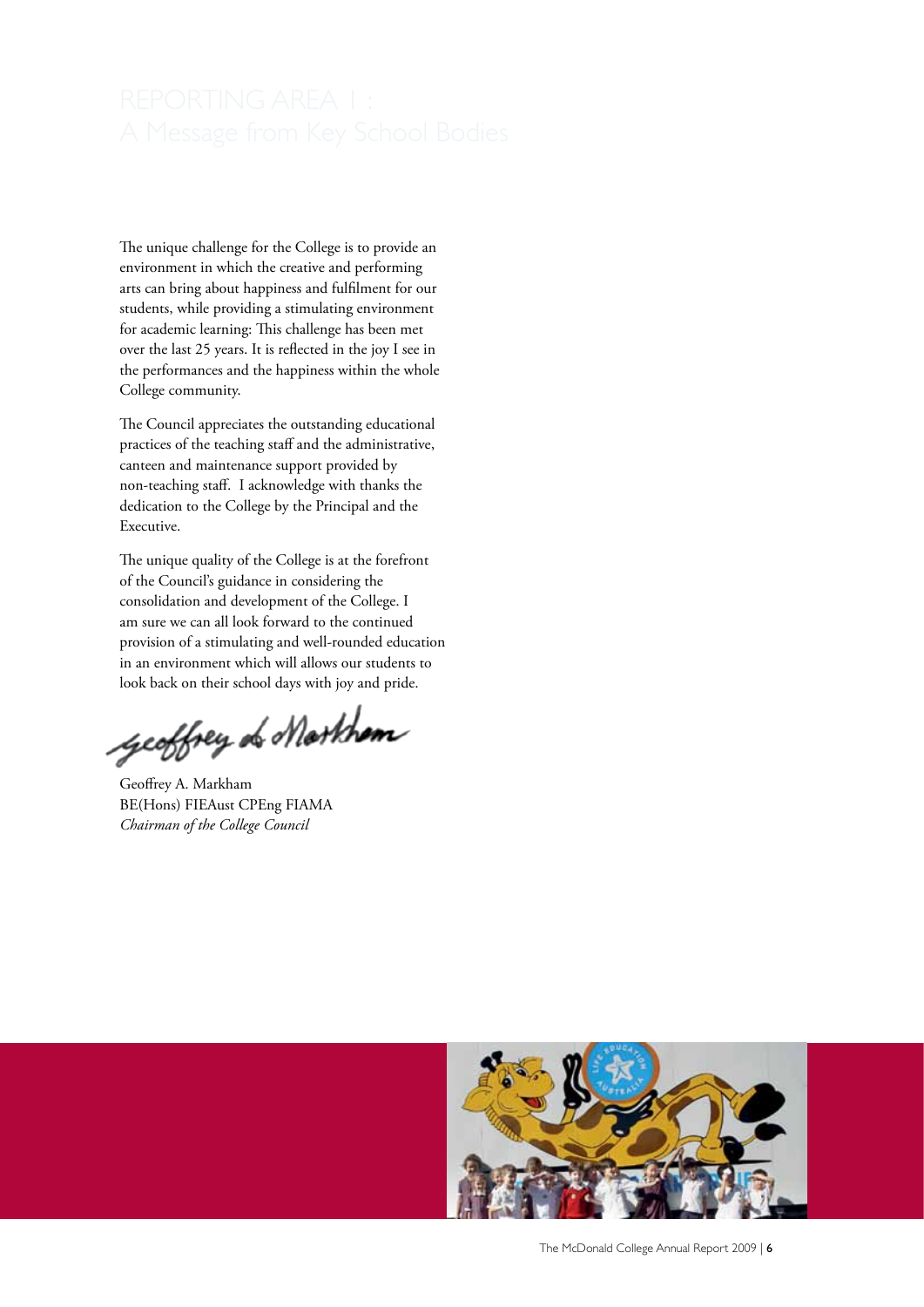#### Message from the Principal

Our Annual Report provides the reader with a very brief overview of The McDonald College in 2009. Our College is a vibrant and creative community where students report that they love coming to school and we are the only independent school in Australia specialising in performing arts together with a rigorous academic programme from Pre-School to Year 12. Our classrooms, studios, corridors and playgrounds abound with expectation and creative energy.

This document provides a brief snapshot of the College from Pre-School to Year 12 including the associated financial position. For full details of activities please refer to our regular publications such as *Behind the Scenes*, *Overture*, *Review*, College Website and Performance Programmes.

In May this year the College underwent the stringent Registration and Accreditation process and inspection by the New South Wales Board of Studies. The College was granted the full five year accreditation and complimented highly on our outstanding programmes, documentation and OH&S policies and procedures. One Inspector commented that they rarely see documentation and learning environments of such high quality. The accolades received were many for which I thank our dedicated and experienced staff. I wish to publicly acknowledge them all, teachers, administrative and support staff, for their commitment to the College and our students.

Student performance in the School Certificate and Higher School Certificate examinations is discussed in this report. The College ran a number of programmes throughout 2009 to support students including Peer Support and Student Leadership, Cross Roads

programmes, Careers Expo with focus on creative careers, Drug Education, Driver Education and Cyber Bullying programmes. Individual senior students attended the Rotary Youth Programme of Enrichment, Mind and Morality, Da Vinci Decathlon and participated in Interschool Debating.

Values Education is an integrated and essential element to our educational philosophy. Values are reinforced through a range of measures incorporated within our pastoral care programme and are reinforced continually through day to day interaction, in classroom and studio settings and at formal assemblies.

Values are articulated by all staff in their educational delivery, through general and personal contact with the students and by personal demonstration in communications. Values posters are displayed and students are reminded constantly of their responsibilities to themselves, their parents, friends, the College and the community.

Junior secondary students were offered the opportunity to participate in an excursion to China to participate in the Tianjin Youth Festival. Year 5 students participated in an overnight excursion to Bathurst to further their gold mining history skills and Year 6 had exposure to the procedures governing our country by travelling to Parliament House in Canberra. Year 7 & 8 students attended a camp focussing on their leadership, physical and personal development and Year 11 participated in a camp following the Cross Roads programme. This represents a snapshot only of activities.

Education and Information Evenings were held for parents at all Stages with specially tailored evenings targeting our Performing Arts programmes.

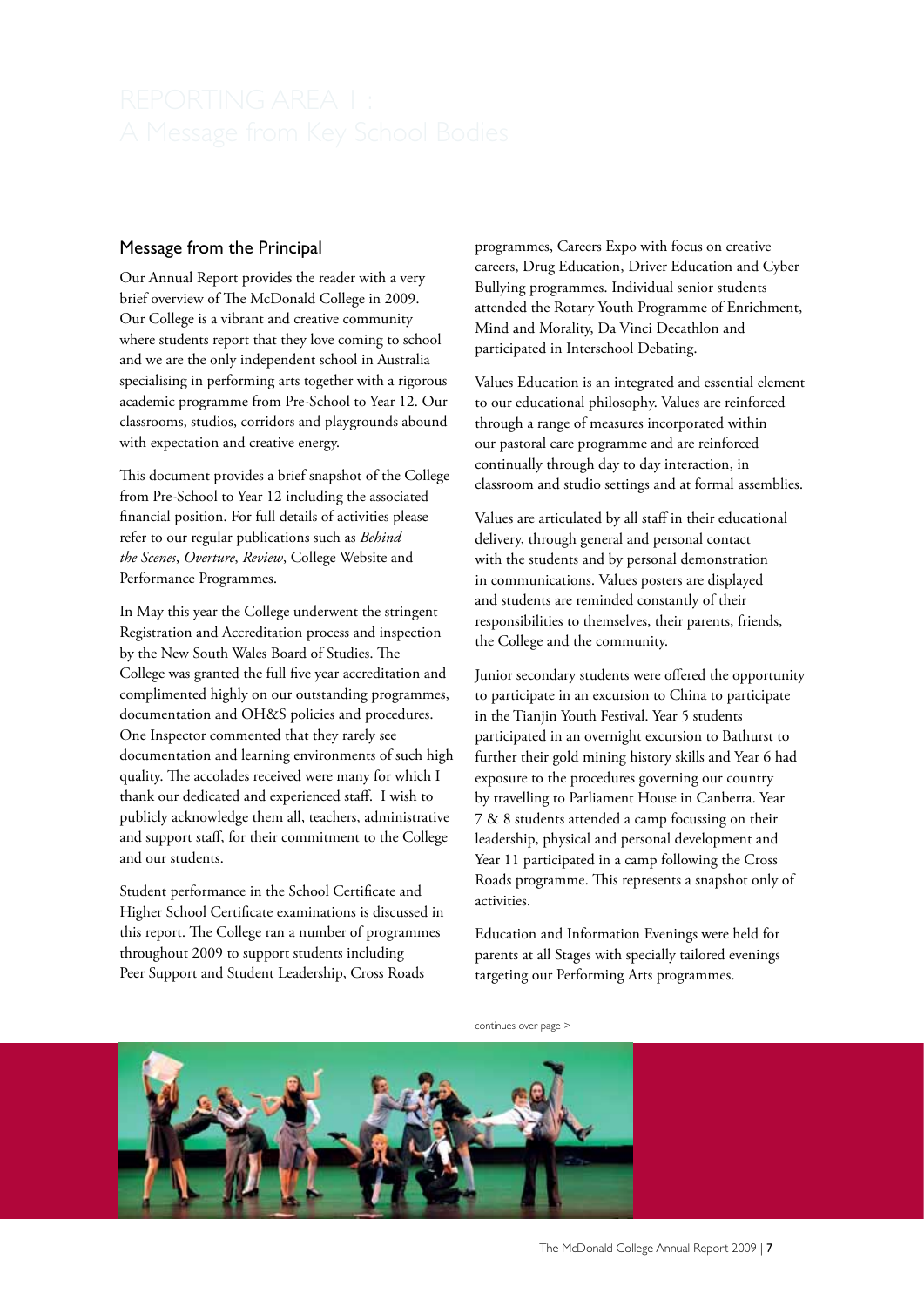The College was involved in over 150 performances ranging from local community events to our annual performances at the Sydney Opera House, Angel Place Recital Hall, The Playhouse, National Institute of Dramatic Art, (NIDA), other prestigious external venues and our own internal performance spaces.

I take this opportunity to thank the College Council under the Chairman, Mr Geoffrey Markham, for their guidance and direction. I also thank the College Parents and Friends Association under the Presidency of Mrs Beth Wakefield and Dr Natalie Mishchuk and Mrs Margaret Markham, as Chairman of The McDonald Foundation, for their continued support for all areas of the College.

where

M. P. Kohler, M.Ed. *Principal*

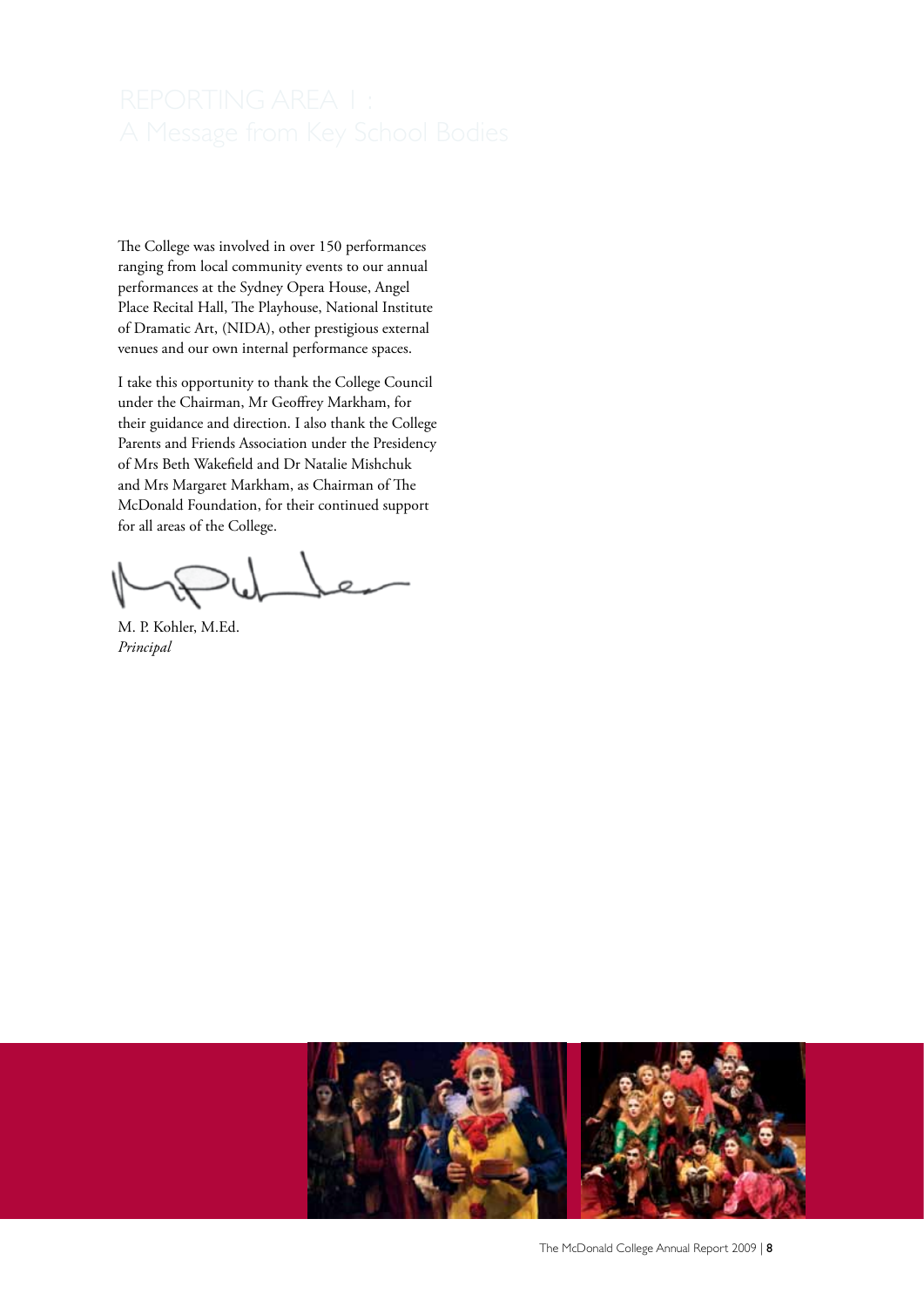### Message from Student Prefect and Student Representative Body

In 2009 the student leadership body comprised of:

- College Captain and two Vice Captains
- Junior School Captain and Vice Captain
- Senior Prefects (Twelve Year 12 students, Four Year 11 students)
- House Captains and Vice Captains (Captain from Year 12, Vice Captain from Year 11 and One Captain and Vice Captain from Years 5–6)
- Student Representative Council (One student per Pastoral Care Class – Primary & Secondary School)

Our student leaders represented the College at a number of events including the combined schools ANZAC Day Service organized by the AIS in Hyde Park, the National Young Leader's Day Conference, the Annual College Foundation Dinner, and several interschool leadership exchanges. Year 8 volunteers assisted at the Junior School Athletics and Swimming Carnivals by participating with the Infant students.

The major fundraising event for 2009 was the Prefect's Concert in March which was enjoyed by the students and audience alike. On the evening more than \$11,000.00 was raised and this was donated to the Red Cross Victorian Bushfires Appeal.

The SRC organised a number of events for students which raised funds for Exodus Foundation – encouraged all students to donate to the Christmas Hamper Appeal and they organised and also raised funds through activities held during the SRC Christmas Concert on the last day of school.

Prefect & SRC Body S. McKee *Student Leadership*

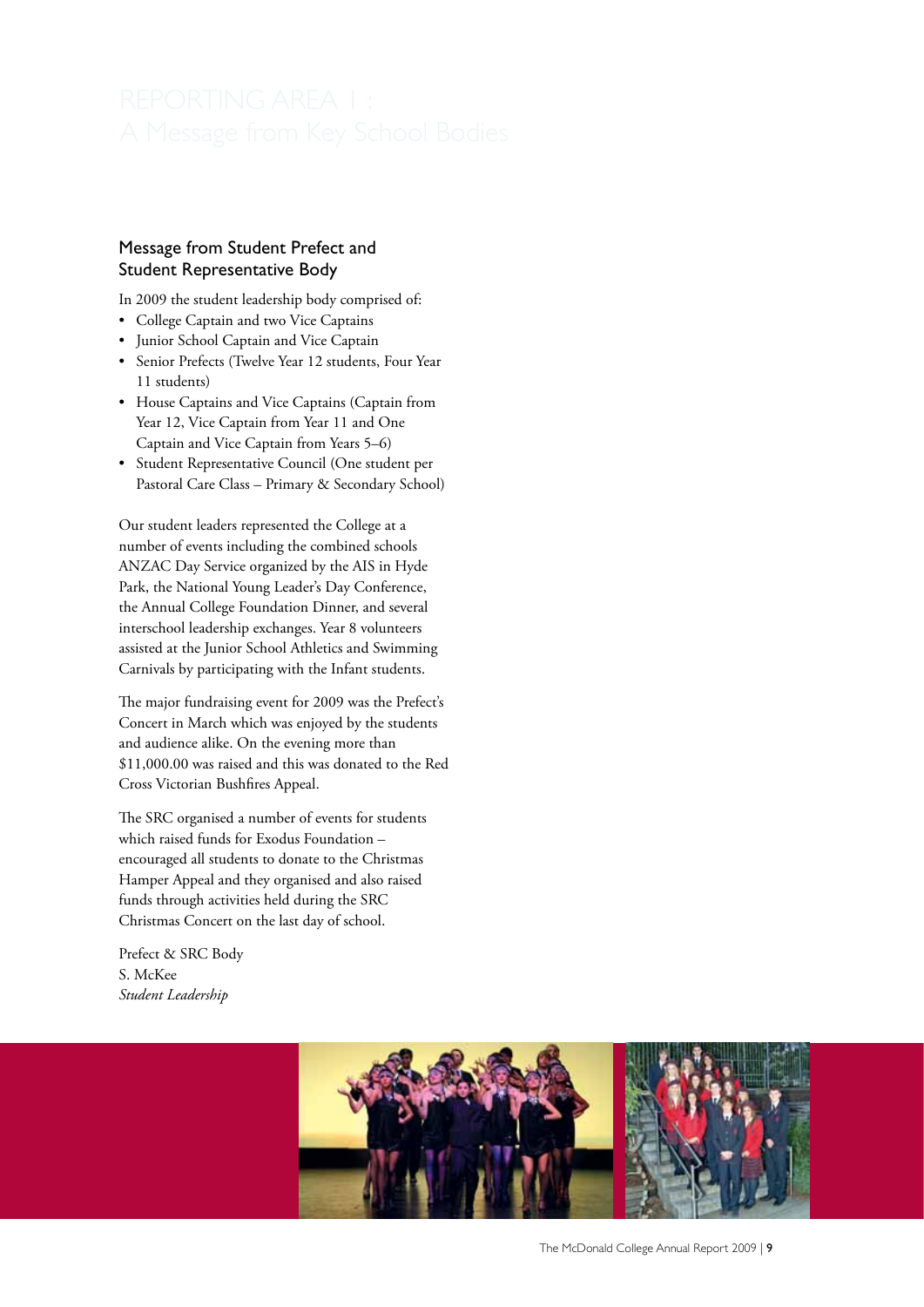### REPORTING AREA 2 : Contextual Information about the School

The McDonald College is Australia's only independent, co-educational, day and boarding (girls from Year 7–12) school from Pre-School to Year 12 integrating excellence in performing arts and rigorous academic studies to the NSW Higher School Certificate.

Our philosophy is to provide pre-professional daily performance training whilst maintaining high standards of academic education, thus allowing students to keep all their options open beyond Year 12. Academic extension opportunities are available and students with special needs are catered for individually and/or through in-class support.

The College is extremely proud of its achievements, combining performing arts with academic education. Our academic achievements in examinations such as NAPLAN and the Higher School Certificate are generally well above the State average. These outstanding results are often achieved in tandem with student professional performance commitments. Our dedicated staff is passionate and highly skilled in developing and nurturing our students' potential, ability and interest. Our motto, 'Striving for Excellence in Performance,' underpins our caring and tolerant environment, where creativity, self-discipline, passion, self-esteem and academic, artistic and performance achievements are nurtured and celebrated.

School statement from My School website http://www.myschool.com.au

The McDonald College is a comprehensive school, the students come from a wide range of backgrounds, including language background other than English, and a number of students with special needs. In addition 1% of students are Aboriginal or Torres Strait Islanders. The College enrolls overseas students.

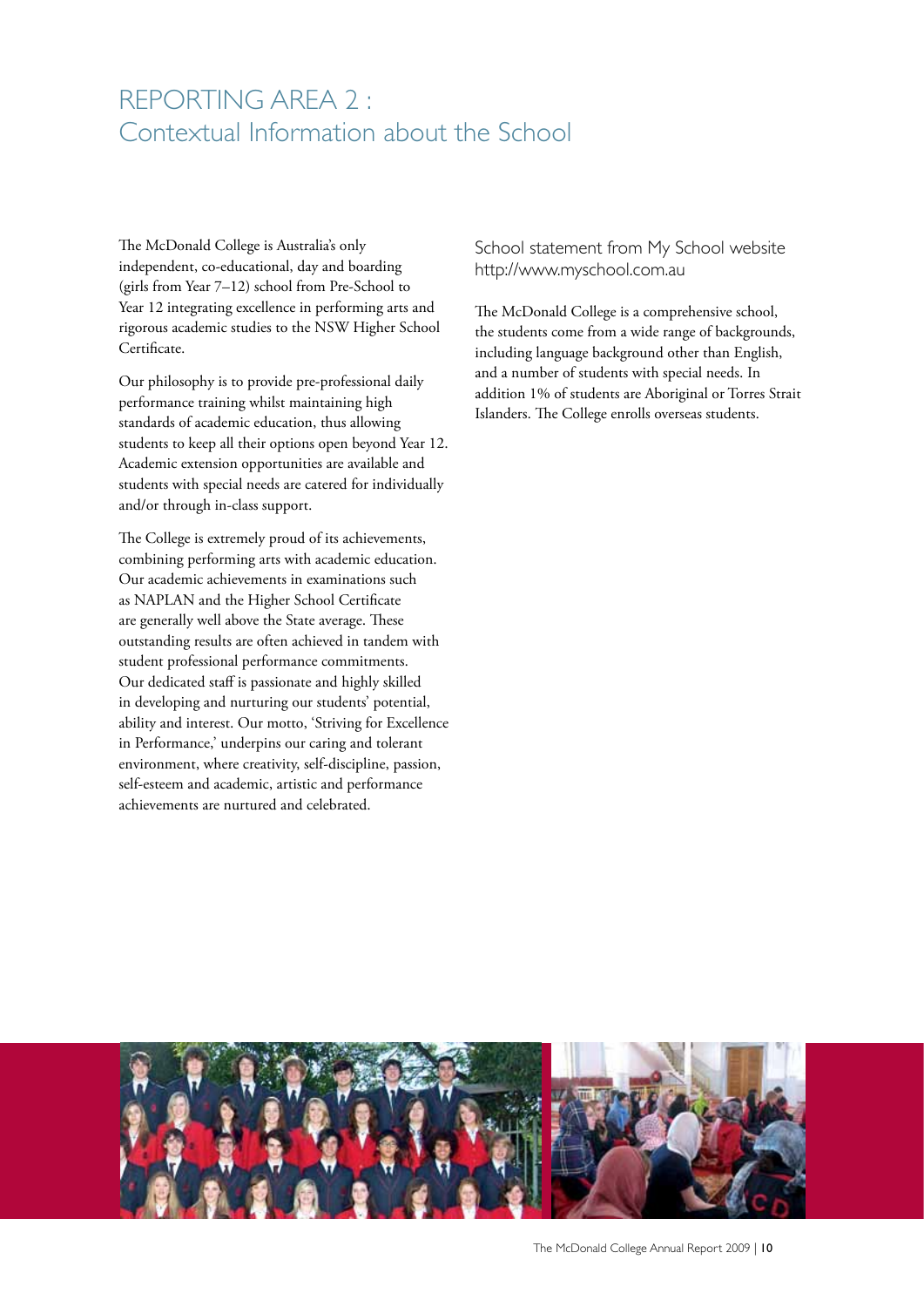### REPORTING AREA 3 : Student performance in National and Statewide Tests and Examinations

### HIGHER SCHOOL CERTIFICATE

Approximately 70 000 students sat for the Higher School Certificate in 2009. 150 were students attending The McDonald College in Years 11 and 12.

• 17 different subjects/courses were offered to students at The McDonald College in 2009

• Students scored ABOVE the State averages for Bands 5 and/or 6 in: 11 out of the 17 courses

|                            | No of students                    | College Average<br>Bands 5 and 6<br>%          | State Average<br>Bands 5 and 6<br>% |  |
|----------------------------|-----------------------------------|------------------------------------------------|-------------------------------------|--|
| Biology                    | 9                                 | 16                                             | 32                                  |  |
| <b>Business Studies</b>    | 37                                | 51                                             | 38                                  |  |
| Dance                      | 26                                | 36                                             | 35                                  |  |
| Design and Technology      | 15                                | 47                                             | 34                                  |  |
| Drama                      | 34                                | 62                                             | 47                                  |  |
| English Advanced           | 32                                | 34                                             | 52                                  |  |
| English Standard           | 30                                | 7                                              | 5                                   |  |
| <b>IPT</b>                 | 24                                | 3                                              | 31                                  |  |
| Mathematics                | 9                                 | $\vert \vert$                                  | 42                                  |  |
| <b>General Mathematics</b> | 22                                | 4 <sub>1</sub>                                 | 25                                  |  |
| Modern History             | 21                                | 4                                              | 40                                  |  |
| Music 1                    | 21                                | 100                                            | 57                                  |  |
| <b>PDHPE</b>               | 9                                 | 53                                             | 31                                  |  |
| Physics                    | 9                                 | 33                                             | 44                                  |  |
| <b>Visual Arts</b>         | $\overline{3}$                    | 71                                             | 54                                  |  |
|                            | College Average<br>(Bands E4, E3) | State Average<br>(Bands $E4, \widetilde{E}3$ ) |                                     |  |
| Extension   English        | 100                               | 64                                             |                                     |  |
| Extension 2 English        | 86                                | 80                                             |                                     |  |

Thirty eight students received nominations for their exemplary Higher School Certificate Practical Works.

Distance Education Courses studied:

Italian, Music2, Senior Science, Mind and Morality (Sydney University undergraduate course)

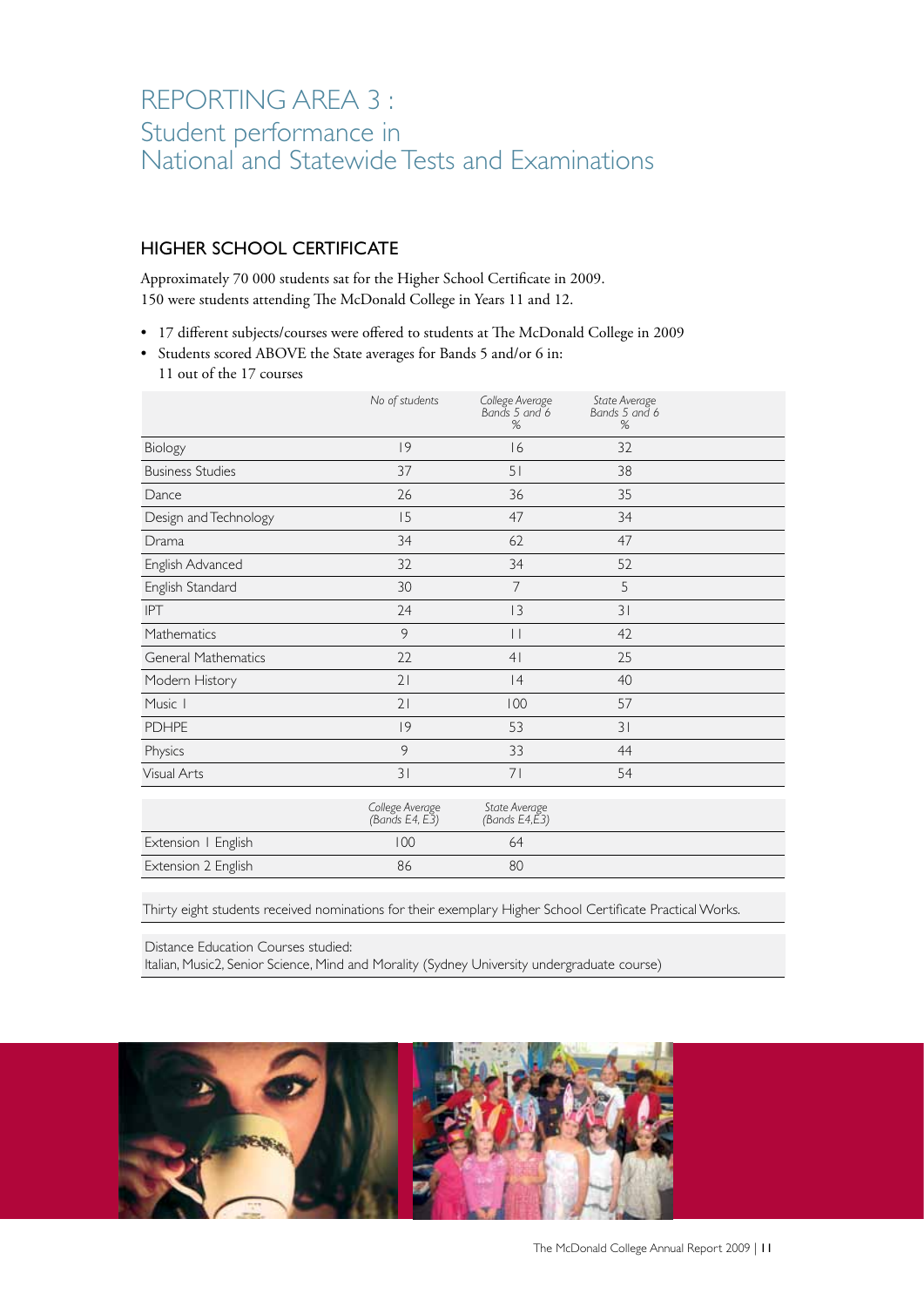#### 2006-2009 Comparison of HSC results

Improvements occurred in many subjects. Most subjects scored very similar averages when compared to 2006, 2007 and 2008 showing that the high standard is maintained at the College from year to year. The following lists some of The McDonald College averages to support the above statement:

|                            | 2009<br>Bands 4, 5, 6 | 2008<br>Bands 4, 5, 6 | 2007<br>Bands 4, 5, 6 | 2006<br>Bands 4, 5, 6 |
|----------------------------|-----------------------|-----------------------|-----------------------|-----------------------|
| <b>Business Studies</b>    | 89%                   | 82%                   | 78%                   | 75%                   |
| Dance                      | 100%                  | 90%                   | 89%                   | 92%                   |
| Design and Technology      | 93%                   | 93%                   | 89%                   | 90%                   |
| Drama                      | 97%                   | 96%                   | 100%                  | 96%                   |
| English Advanced           | 91%                   | 91%                   | 88%                   | 88%                   |
| English Standard           | 57%                   | 91%                   | 65%                   | 63%                   |
| <b>General Mathematics</b> | 91%                   | 78%                   | 75%                   | 64%                   |
| <b>Mathematics</b>         | 33%                   | 89%                   | 55%                   | 20%                   |
| Music 1                    | 100%                  | 100%                  | 100%                  | 100%                  |
| Visual Arts                | 97%                   | 100%                  | 100%                  | 100%                  |

### School Certificate Results 2008/2009 Comparison

Of the 83,000 students who sat for the School Certificate examinations, 50 were from our College and we are very proud of their results.

Below are the statistics for the School Certificate Exams:

|                                   | College Average<br>2009 Bands 5&6 | State Average<br>2009 Bands 5&6 | College Average<br>2008 Bands 5&6 | State Average<br>2008 Bands 5&6 |
|-----------------------------------|-----------------------------------|---------------------------------|-----------------------------------|---------------------------------|
| English                           | 64%                               | 41%                             | 52%                               | 38%                             |
| Mathematics                       | 24%                               | 24%                             | 23%                               | 25%                             |
| Science                           | 62%                               | 36%                             | 34%                               | 31%                             |
| History, Civics and Citizenship   | 56%                               | 23%                             | 24%                               | 23%                             |
| Geography, Civics and Citizenship | 48%                               | 28%                             | 20%                               | 28%                             |

 The great improvement in both the History and Geography School Certificate test results was a result of increasing the timetabled hours of these subjects in both Years 9 and 10, compared to the timetabled hours in 2008.

 Students at the College exceeded the state average in the Computing Skills examination, with 100% of our students achieving Competent or Highly Competent.

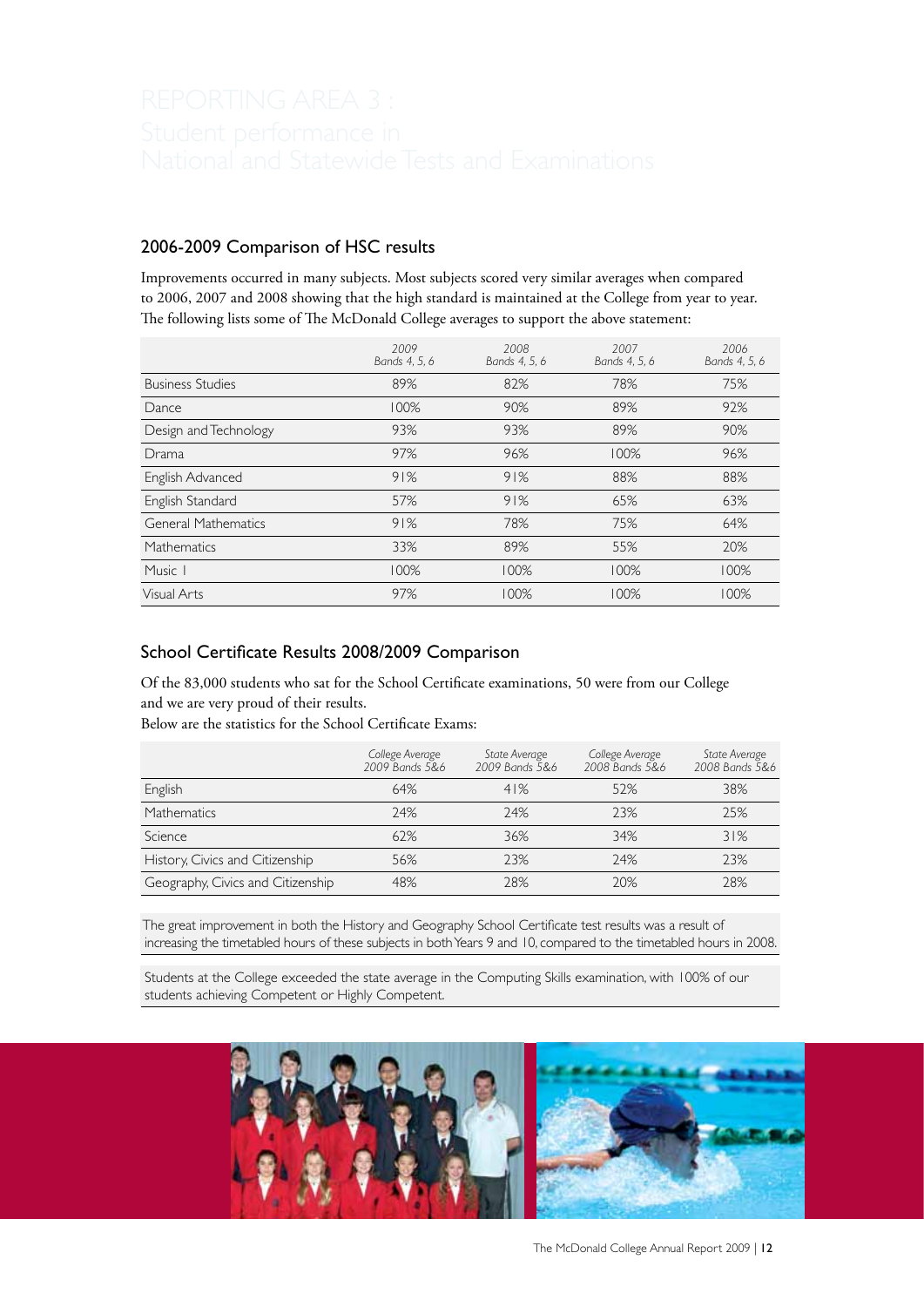### NAPLAN RESULTS 2009

Performance on NAPLAN is documented on the My School website: http://www.myschool.edu.au/ http://www.myschool.edu.au/Main.aspx?PageId=0&SDRSchoolId=NSWI00299\_9447&D EEWRId=4222&CalendarYear=2009

M.Contos *Director of Curriculum*

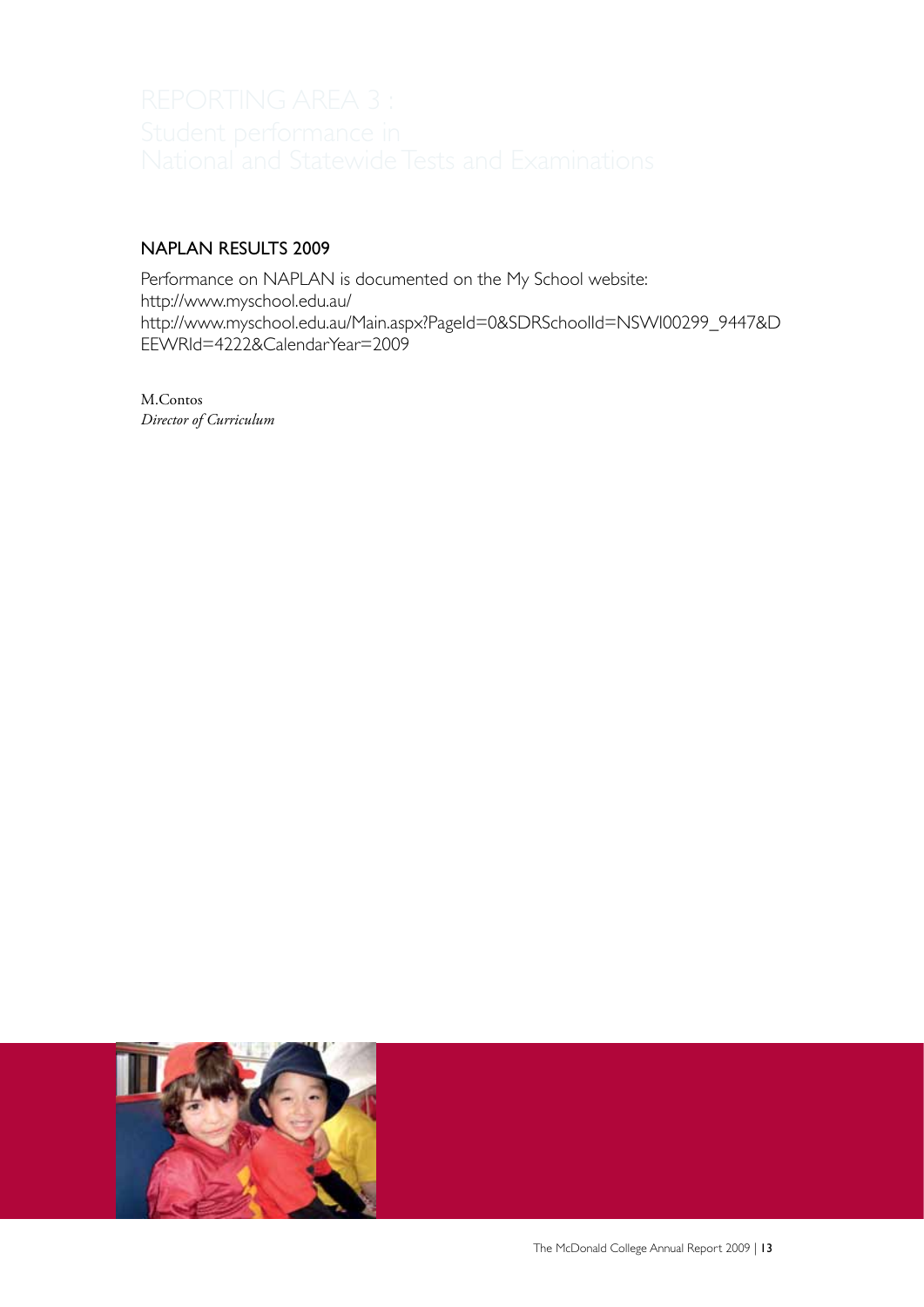## REPORTING AREA 4 : Senior Secondary Outcomes

Enrolments in vocational courses are documented on the My School website: http://www.myschool.edu.au/

M.Contos *Director of Curriculum*

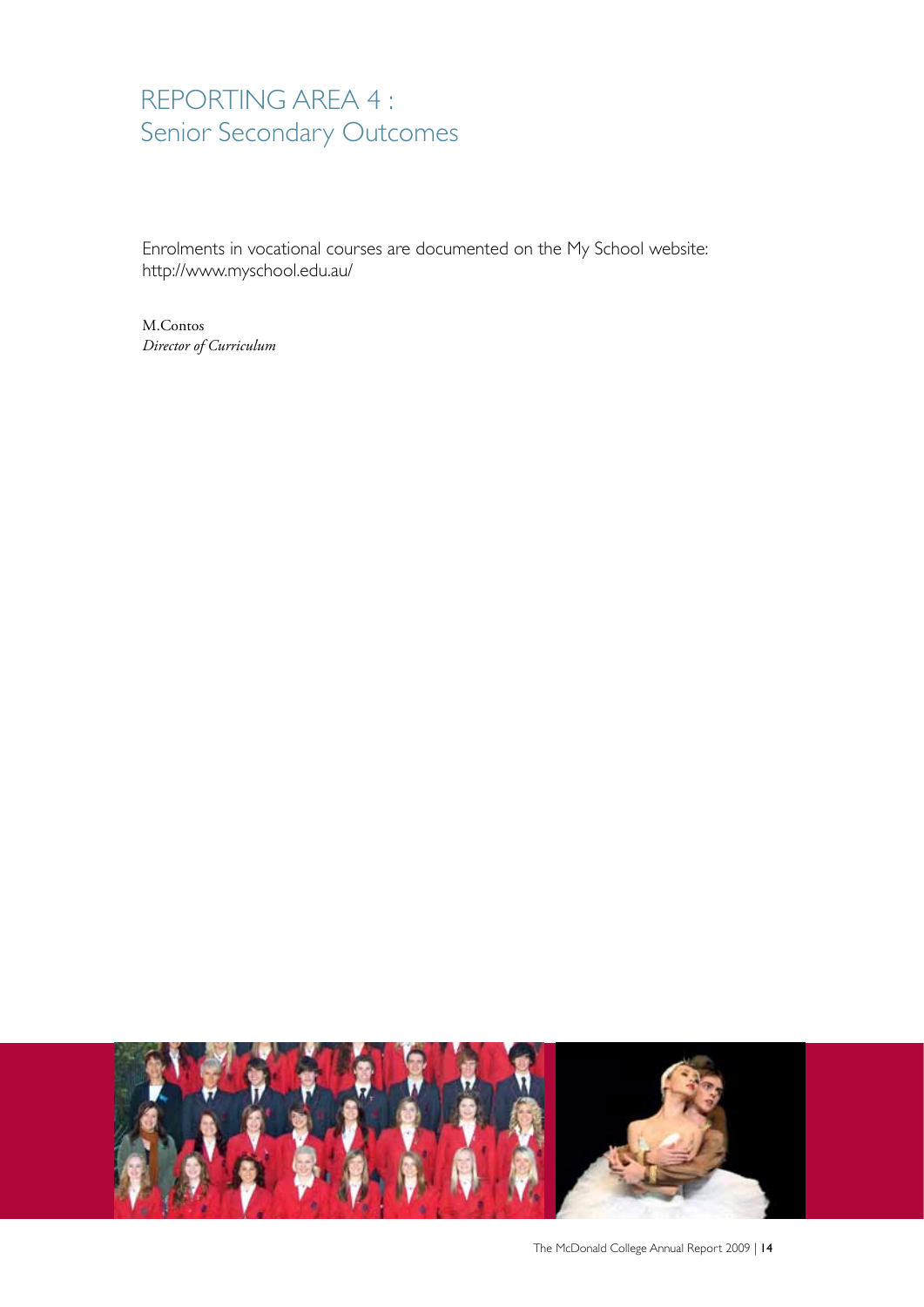## REPORTING AREA 5 : Professional Learning and Teacher Standards

### Professional Learning

The College Executive participated in Leadership Seminars conducted by the Association of Independent Schools. All the teaching staff participated in professional development on assessment for and of learning during the College development day in Term 1 to increase staff understanding of effective use of assessment in their classroom practice. In addition the following professional development activities were undertaken by staff throughout 2009:

| Subject             | Course Details                                                                 | Number of<br>Courses | Number of<br>Teachers Attended |
|---------------------|--------------------------------------------------------------------------------|----------------------|--------------------------------|
| Executive / General | <b>AHISA Conference</b>                                                        |                      |                                |
|                     | Supporting Teachers through Accreditation                                      | 2                    | 2                              |
|                     | AIS 2009 Executive Conference                                                  |                      | 3                              |
|                     | M.D Food Hygiene Training                                                      |                      |                                |
|                     | Denbigh Administration training                                                |                      |                                |
|                     | AHISA Conference Scone Grammar                                                 |                      |                                |
|                     | Working with today's parents                                                   |                      |                                |
|                     | University of NSW - School Law Update                                          |                      | 2                              |
|                     | WAPPA - Fact Finding                                                           |                      | $\overline{2}$                 |
|                     | Primary - Interactive Whiteboard training                                      |                      | All Primary                    |
|                     |                                                                                |                      |                                |
| Science             | Science Teachers' Association<br>Leadership Training Seminar                   |                      | $\overline{2}$                 |
|                     |                                                                                |                      |                                |
| <b>HSIE</b>         | Differentiation in HSIE -<br>AIS Workshop History for New & Beginning Teachers |                      |                                |
|                     |                                                                                |                      |                                |
| <b>TAS</b>          | Design Practice Made Visual                                                    |                      | 2                              |
|                     |                                                                                |                      |                                |
| <b>Mathematics</b>  | <b>AAMT</b> - Timetables                                                       |                      |                                |
|                     | AIS Working Mathematically                                                     |                      |                                |
|                     | Stage 6 General Maths - AIS                                                    |                      |                                |
|                     | Problem Solving for Year 2 - AIS                                               |                      |                                |
|                     | AIS Consultant & Workshop                                                      |                      |                                |
|                     |                                                                                |                      |                                |
| Technology          | AIS IT Conference                                                              |                      |                                |
|                     | ICT Integration                                                                |                      |                                |
|                     | Cybersafety Workshop                                                           | 2                    | $\overline{2}$                 |

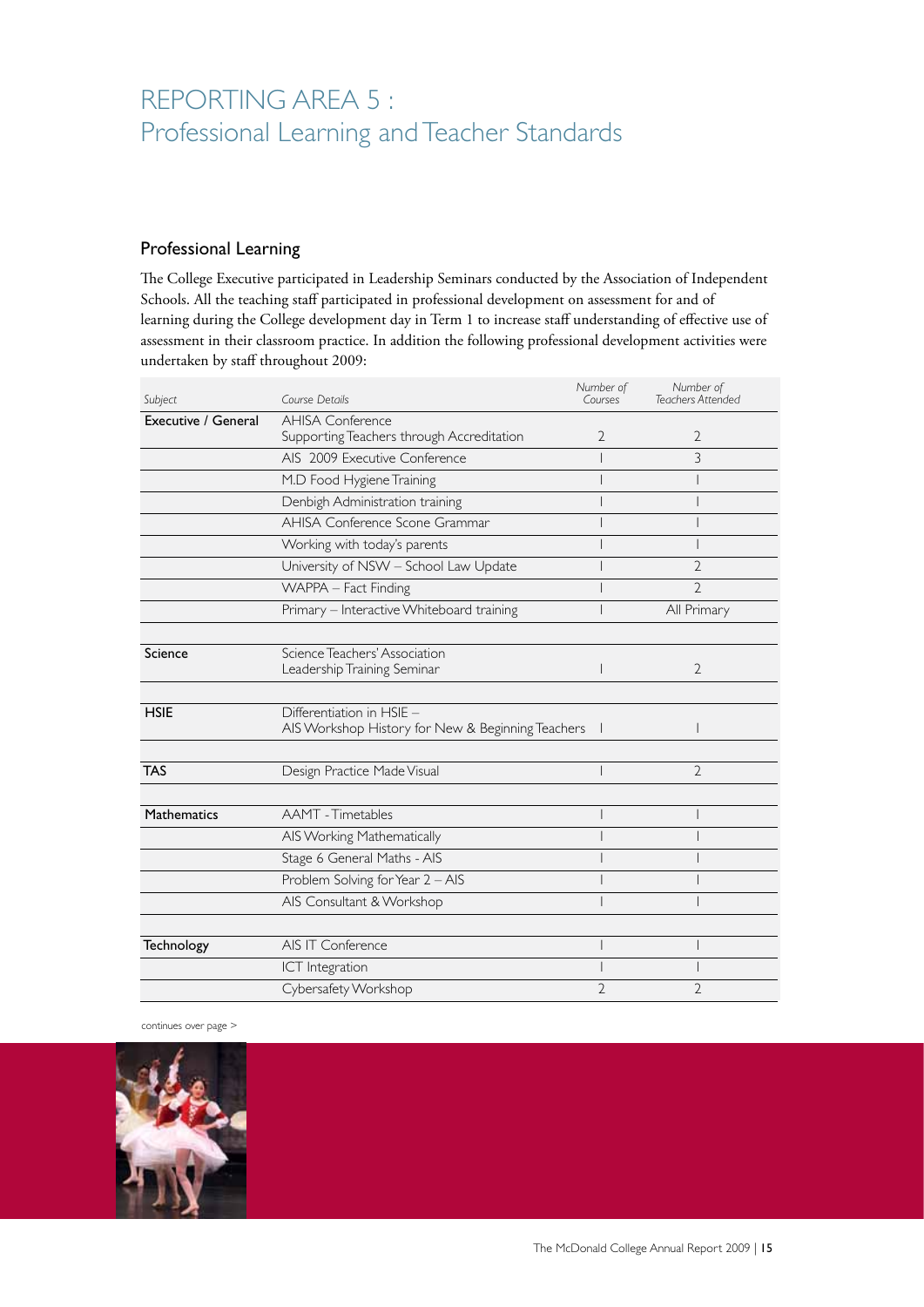| Subject            | Course Details                                    | Number of<br>Courses | Number of<br>Teachers Attended |
|--------------------|---------------------------------------------------|----------------------|--------------------------------|
| English            | AIS English Extension 2 Workshop                  |                      |                                |
|                    | Writing K-2 Sentences                             |                      |                                |
|                    | Diverse Learning                                  |                      |                                |
|                    | Beyond Basics - AIS Workshop                      |                      |                                |
|                    | Bring Writing to Life                             |                      |                                |
|                    |                                                   |                      |                                |
| Drama              | Drama NSW                                         |                      | $\overline{2}$                 |
|                    | HSC Drama Day - Griffin Theatre                   |                      |                                |
|                    | <b>WAPPA Conference</b>                           |                      |                                |
|                    | Verbatim Theatre                                  |                      |                                |
|                    |                                                   |                      |                                |
| <b>PDHPE</b>       | Stage 6 Workshop - ACHPER                         |                      |                                |
|                    | MindMatters                                       |                      |                                |
|                    | Resuscitation Course - Royal Life Saving          | 2                    | 25                             |
|                    | Senior First Aid                                  |                      | I                              |
|                    |                                                   |                      |                                |
| <b>Visual Arts</b> | Digital Photography (National Art School)         |                      |                                |
|                    | Black and White Photography (National Art School) |                      |                                |
|                    | Introducing 4 print process                       |                      |                                |
|                    | Draw with confidence                              |                      |                                |
|                    | Photoshop Workshop                                |                      |                                |
|                    | Annual VADEA Conference                           |                      | $\overline{2}$                 |
|                    |                                                   |                      |                                |
| Dance              | Royal Academy of Dance                            |                      |                                |
|                    |                                                   |                      |                                |
| Languages          | Effective programming for Languages K-12          |                      | I                              |
|                    |                                                   |                      |                                |
| Learning Support   | Understanding Autism Spectrum                     |                      |                                |
|                    | Independent Schools Learning Centre               |                      |                                |
|                    | AIS ESL Learners workshop                         | 2                    | 2                              |

The average expenditure per teacher on professional learning in 2009 was \$378.00.

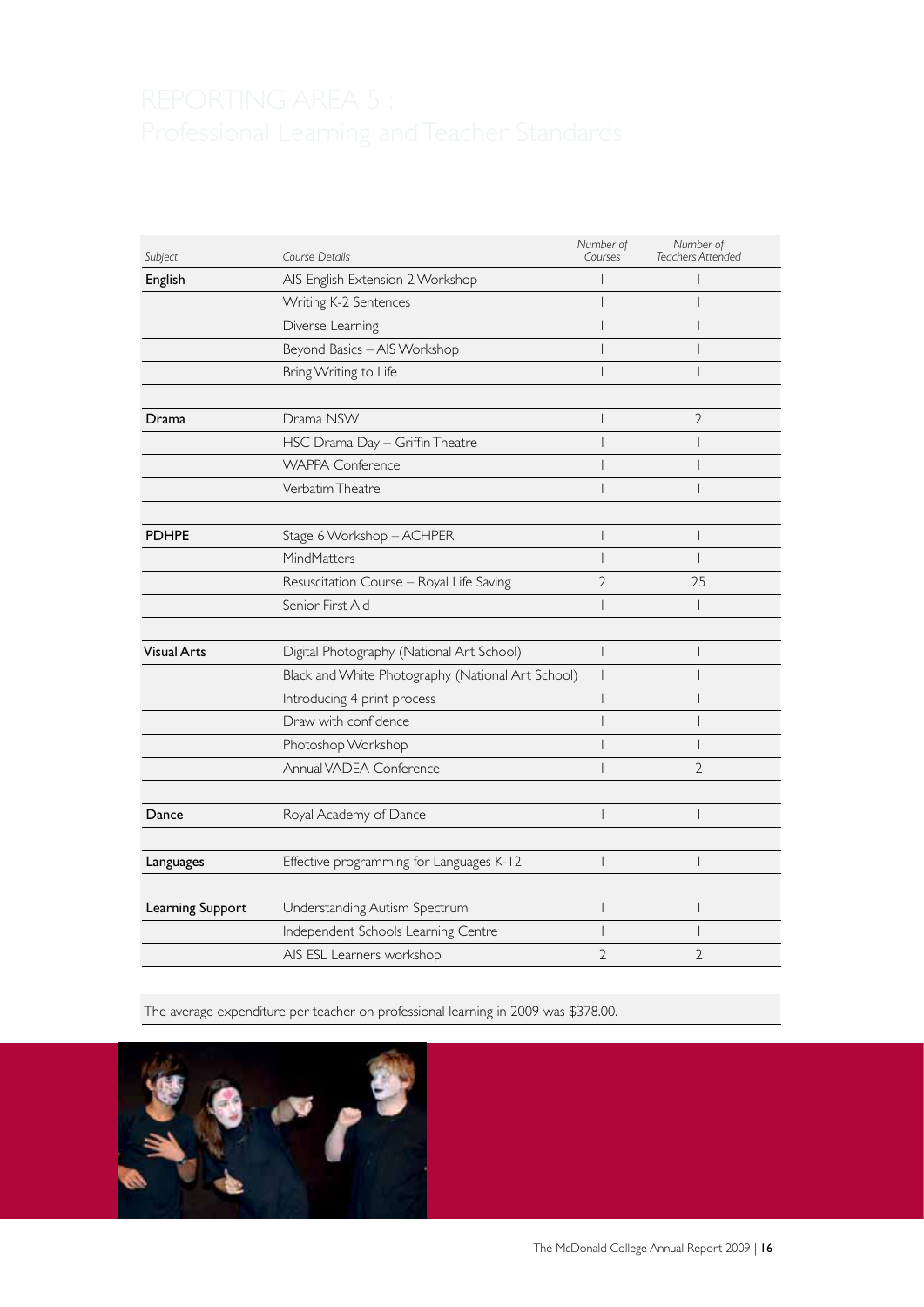### Teaching standards

| Category                                                                                                                                                                                                         | Number of Teachers |
|------------------------------------------------------------------------------------------------------------------------------------------------------------------------------------------------------------------|--------------------|
| Teachers who have teaching qualifications from a higher education institution<br>within Australia or as recognised within the National Office of<br>Overseas Skills Recognition (AEI-NOOSR) guidelines, or       | 43                 |
| Teachers who have qualifications as a graduate from a higher education<br>institution within Australia or one recognised within the AEI-NOOSR<br>guidelines but lack formal teacher education qualifications, or |                    |
| Teachers who do not have qualifications as described in (a) and (b)<br>but have relevant successful teaching experience or appropriate knowledge<br>relevant to the teaching context.                            |                    |

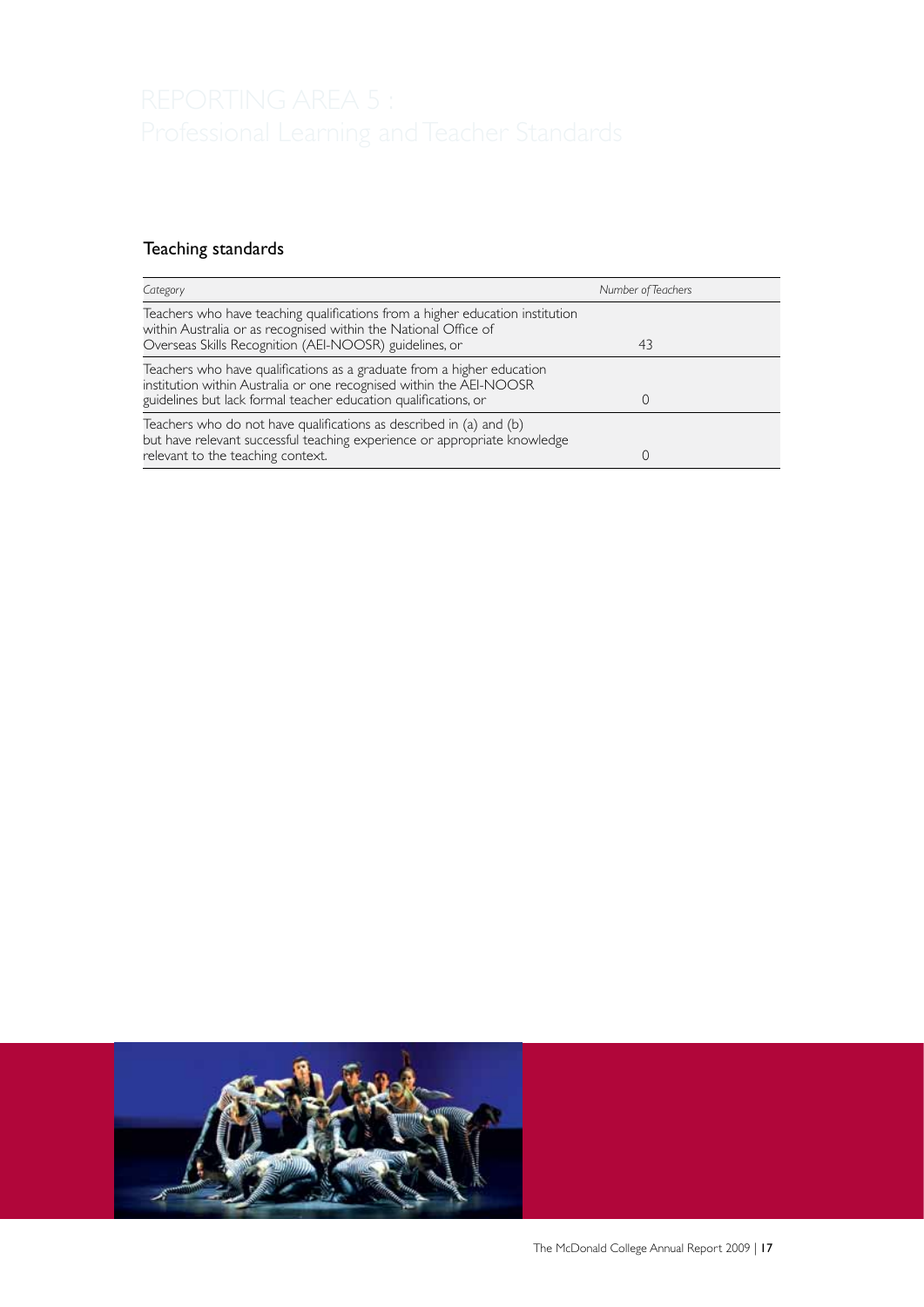## REPORTING AREA 6 : Workforce Composition including Indigenous

Workforce composition as per the My School website: http://www.myschool.edu.au/



The McDonald College Annual Report 2009 | 18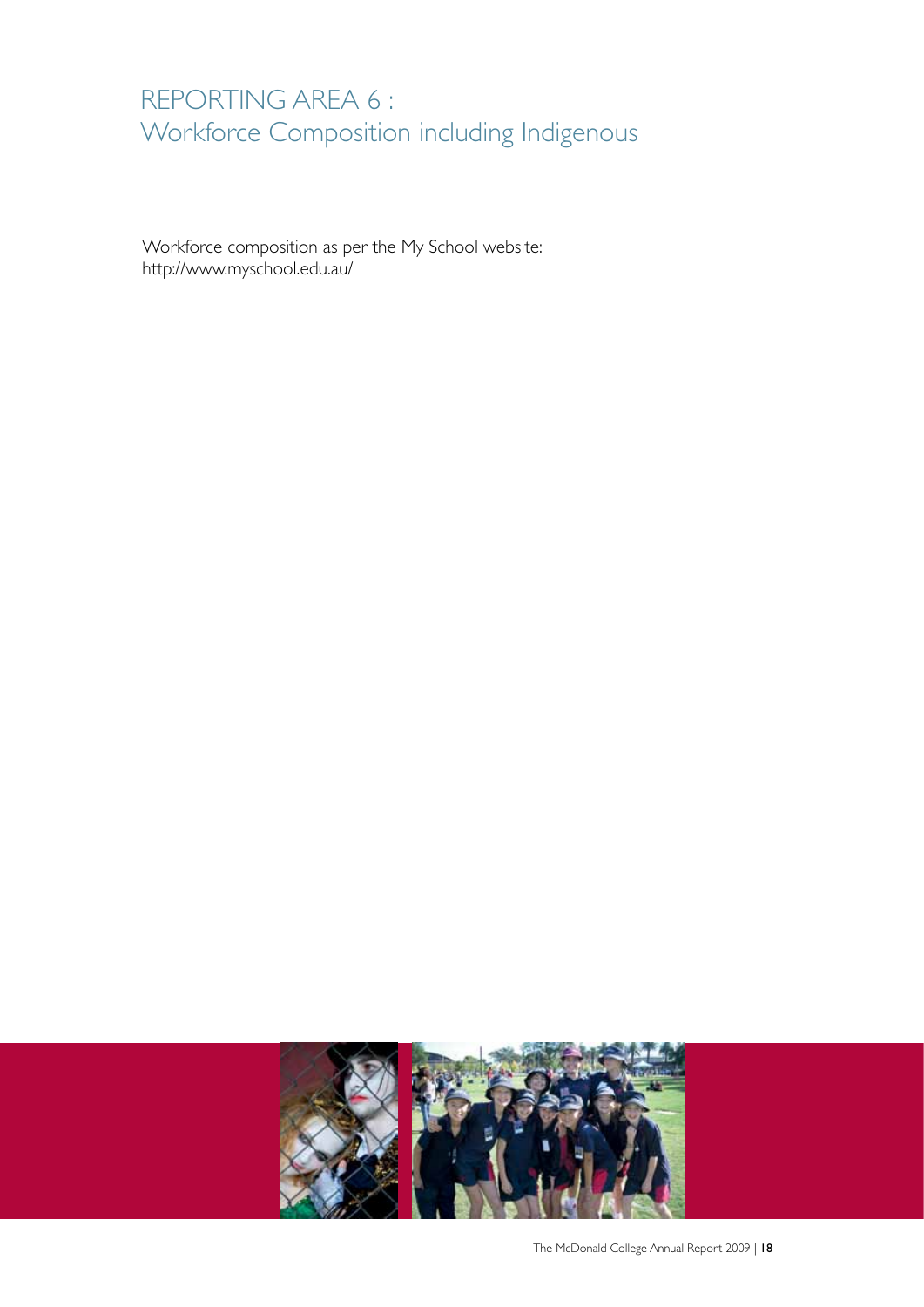### REPORTING AREA 7 : Student Attendance and Management of Non-Attendance, Secondary Retention

### 2009

| Yr <sub>l</sub><br>97%<br>Yr <sub>2</sub><br>95%<br>99%<br>Yr3<br>Yr4<br>94% |
|------------------------------------------------------------------------------|
|                                                                              |
|                                                                              |
|                                                                              |
|                                                                              |
| 90%<br>Yr <sub>5</sub>                                                       |
| Yr6<br>93%                                                                   |
| 98%<br>$Yr$ 7                                                                |
| Yr8<br>96%                                                                   |
| Yr9<br>94%                                                                   |
| 93%<br>Yr10                                                                  |
| $Yr$   <br>93%                                                               |
| Yr12<br>92%                                                                  |

#### Student attendance

Ninety-four (94%) per cent of students attended school on average each college day in 2009. This was similar to the daily attendance in 2008.

#### Student Non Attendance

The College has an Attendance Policy – Students which monitors daily attendance and absence of students by maintaining a daily register. Unexplained absences from classes in the College are followed up in an appropriate manner with the student and parent or guardian.

All student absences are recorded in our database and are available for staff. Records are retained in the database.

#### Student retention rates

69.81 percent of the 2007 Year 10 cohort completed Year 12 in 2009. Based on the information provided to the College when students leave it would appear that only a minority of the students who leave at the end of Year 10 or during Year 11 do so to pursue employment. The McDonald College is unique in that Year 10 students often receive offers of further education in national performing arts schools such as the Australian Ballet School or even professional performance contracts hence their departure from the College. Students who left the College at the end of Year 12 following the completion of their education continued on to University, TAFE or pursued fulltime employment. There is no significant pattern emerging.

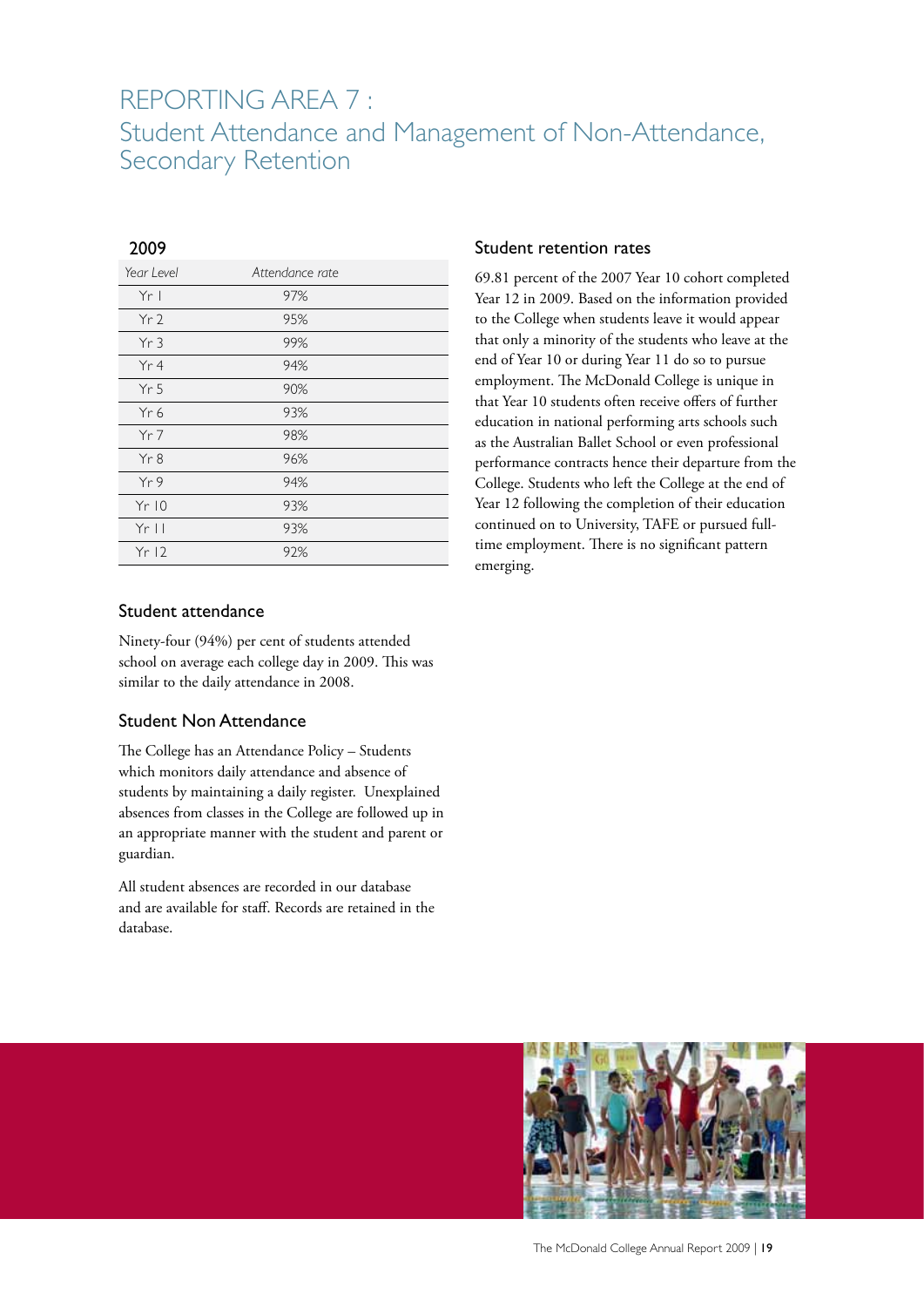## REPORTING AREA 8 : Post School Destinations

Based on the information provided to the College, when students leave, it would appear that most students do so for family circumstances or to pursue vocational training. The majority of students who left the College at the end of Year 12 following the completion of their school education continued on to University, Tertiary Institutions, TAFE or to pursue full-time employment.

The following table illustrates the destination of students leaving the College from Years 10, 11 & 12 in 2009.

|       | Another<br>School | University /<br>Tertiary Institutions | <b>TAFE</b> | Vocational<br>Performing Arts<br>training | Workforce | Gab Year | Family<br>Circumstance<br><b>Unknown</b> |
|-------|-------------------|---------------------------------------|-------------|-------------------------------------------|-----------|----------|------------------------------------------|
| Yr12  |                   |                                       |             |                                           |           |          |                                          |
| $Yr$  |                   |                                       |             |                                           |           |          |                                          |
| Yr 10 |                   |                                       |             |                                           |           |          |                                          |

M. White *Registrar*

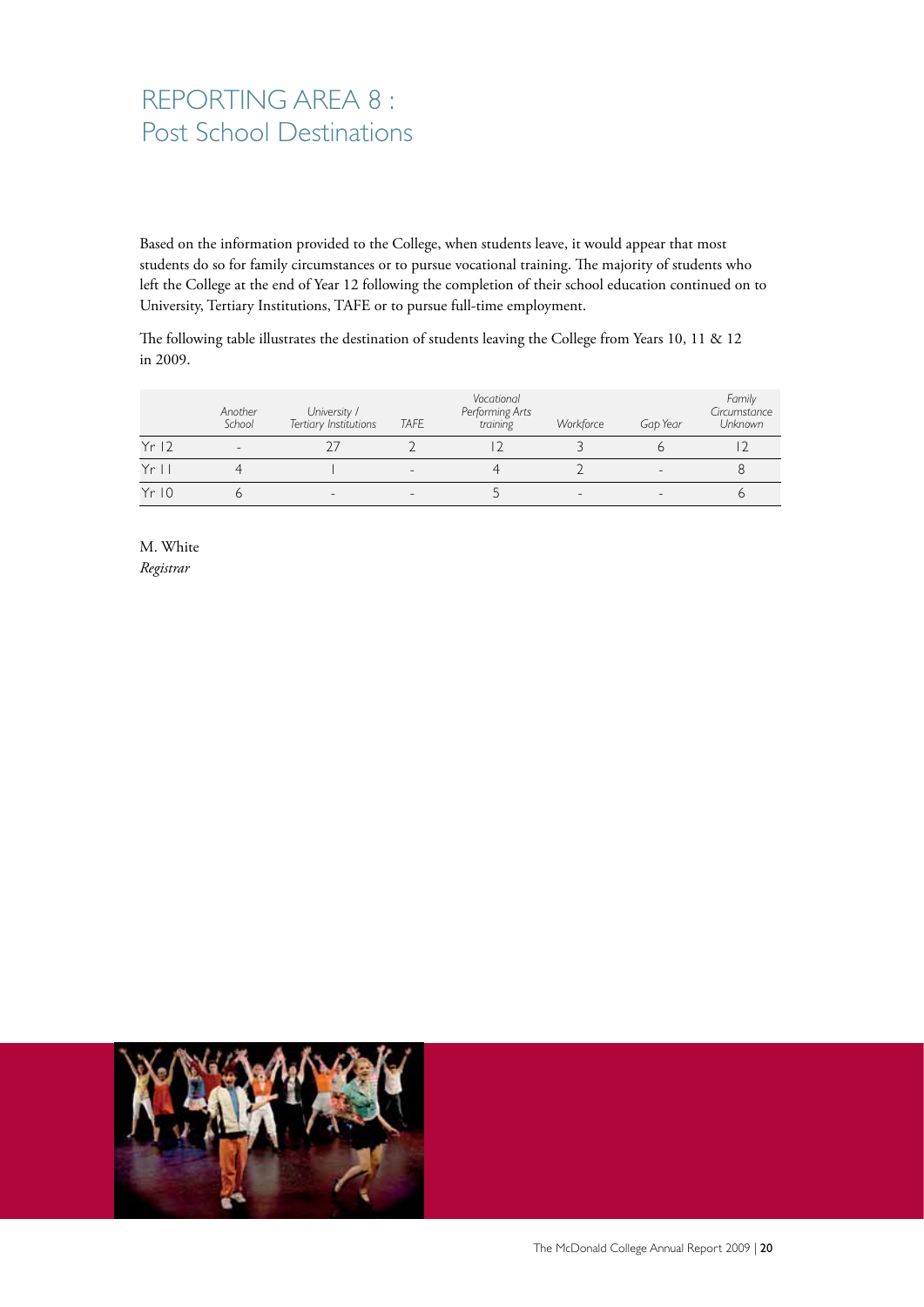### REPORTING AREA 9 : Enrolment Policies and Characteristics of Student Body

### Enrolment Policy

#### INTRODUCTION

The McDonald College is a Preparatory to Year 12 school catering in particular for children who are gifted in performance, whether in one or more of the performing arts or in sport. The College takes girls boarders from Year 7–12. Children attending the school must commit to a regimen of one and a half hours (primary) or two hours (secondary) practice daily in their area of specialty. Pre-Kindergarten and Infants children commit to three hours of general performing arts regimen per week. Subject to these constraints arising from the College's unique special studies programme, the College is open to accept boys and girls of all races and creeds. While the College does not suit all children, there is no reason in principle that children with disabilities cannot be eligible to enrol. Indeed, the College has since its inception enrolled a number of students with disabilities.

This policy gives guidance on enrolment criteria and procedures to those within the College community and to those contemplating enrolment. While the policy is as comprehensive as possible, there will inevitably be some situations which are not specifically covered. In such instances, it is the Principal's responsibility to decide the appropriate course to take in the circumstances.

#### LEGISLATIVE FRAMEWORK

- *Disability Discrimination Act*
- *Disability Standards for Education*
- *Race Discrimination Act*
- *Anti-Discrimination Act*

These Acts and Standards make it unlawful to discriminate against a person on the grounds of their disability or race by refusing to enrol them at the College. The College is committed to fulfilling its obligations under the law in this Enrolment Policy.

#### DEFINITIONS

Throughout this policy, unless the context requires otherwise:

**parents** includes guardians or any other person who has applied to have a child entered on the waiting list or enrolled at the College and, where the child has only one parent, means that parent.

**disability**, in relation to a child, means:

- 1) total or partial loss of the child's bodily or mental functions; or
- 2) total or partial loss of a part of the body; or
- 3) the presence in the body of organisms causing disease or illness; or
- 4) the presence in the body of organisms capable of causing disease or illness; or
- 5) the malfunction, malformation or disfigurement of a part of the child's body; or
- 6) a disorder or malfunction that results in the child learning differently from a child without the disorder or malfunction; or
- 7) a disorder, illness or disease that affects a child's thought processes, perception of reality, emotions or judgment or that results in disturbed behaviour.

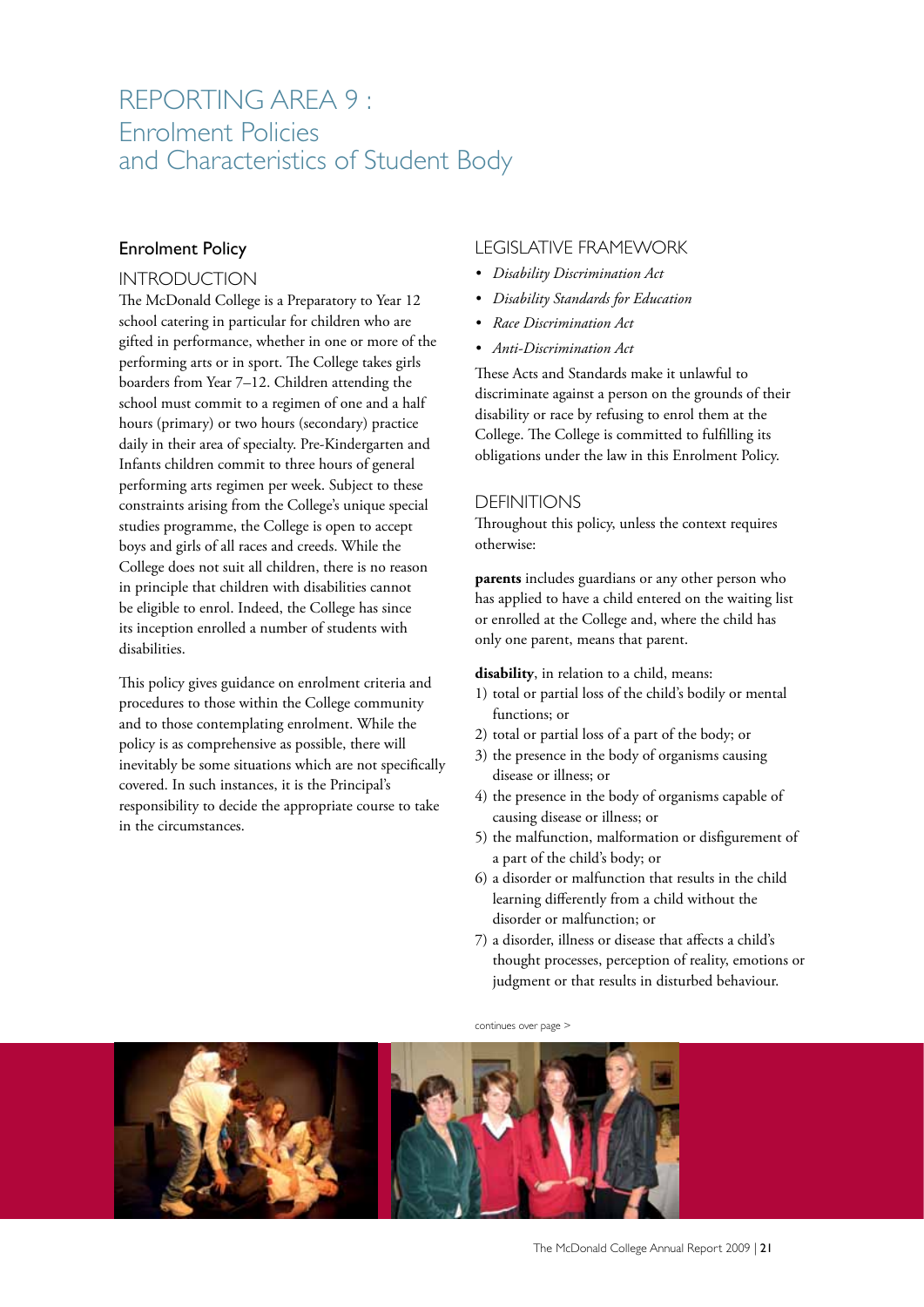### ENROLMENT PROCESS

#### New Enquiries

The Registrar will send everyone enquiring about enrolment details of the procedure for enrolment at the College including:

- A Prospectus
- A statement about the College Fees
- An Application for Registration

#### Waiting Lists

The Principal through the Registrar, is responsible for the maintenance of waiting lists for entry to the College.

Names of children will be entered on the appropriate waiting list when their parents or a parent return:

- 1) the Application for Registration;
- 2) a non refundable Application Fee of one hundred dollars (\$100);
- 3) copies of the child's last two school reports;
- 4) copies of certificates of achievements in the performing arts or sport, such as examinations passed or eisteddfod results;
- 5) all medical, psychological or other reports about the child in their possession or control;
- 6) two personal references, one for the student and one for the family; and
- 7) a full length photograph in dance attire if a dancer or portrait photograph if an actor, musician sportsperson.

Failure to provide all required information may result in the College declining to enter the child's name on the appropriate waiting list or delaying such entry, and may also result in the College declining or delaying the child's enrolment.

#### Assessment Process

The College will undertake an assessment process at some time decided by the College after a child's name has been entered on the waiting lists.

#### Interview and request for information

- As part of the assessment process the College:
- 1) may arrange for a child on the waiting list to undertake a pre-enrolment test at the College; and
- 2) will invite the parents of a child on the waiting list to attend an interview at the College with the Principal or a senior member of staff appointed by the Principal. At the interview, among other things, the College's representative will:
	- (a) inform the parents of their responsibility to the College in relation to fees and will ascertain their ability to afford the current fees;
	- (b) will seek to establish that the expectations and commitments of the parents are consistent with the vision, values, goals, policies and resources of the College.

In considering all prospective enrolments, the College may:

- 1) ask for further information about the child, such as for the child's medical or psychological reports; and
- 2) ask parents to authorise the Principal or her delegate to contact:
	- (a) the Principal of the child's previous school to confirm information pertaining to the child;
	- (b) any medical or other personnel considered significant for providing information pertaining to the needs of the child.

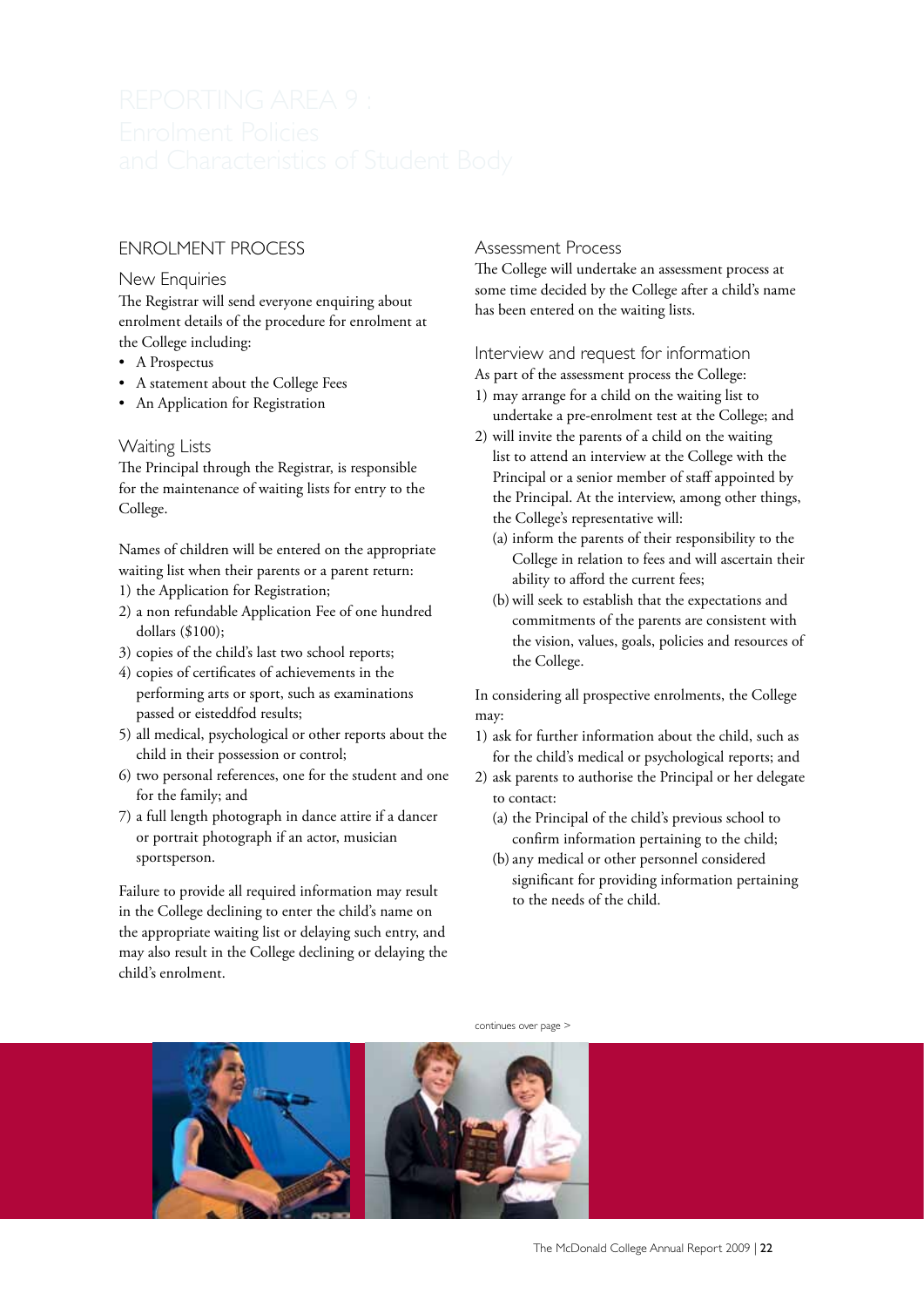#### Unacceptable behaviour

Where information obtained by the College suggests a profile of wilful misconduct, illegal activities or strong anti-social behaviours that indicate that the child's enrolment at the College is likely to be detrimental to other students, the staff or the College, notwithstanding that the child be the sibling of a current student, the Principal may decline to proceed any further with the enrolment process.

#### **Disability**

Where a child has declared education support needs or a disability or other information has come to light indicating a possible need for education support services or for some measures or actions to assist the child to participate in the College's courses or programmes or to use the College's facilities or services, the College will make an initial assessment of the child's needs. This will include consultation with the child or the child's parents. In addition, the Principal may:

- (a) require the parents to obtain medical, psychological or other reports from specialists outside the College;
- (b) obtain an independent assessment of the child.

Any assessments or reports required from non-school personnel will be at the parents' expense.

Where information obtained by the College indicates that the child has a disability, the Principal will seek to identify the exact nature of the child's needs and the strategies required to address them. Having obtained this information, the Principal will determine whether the child, if enrolled, would require some measures or actions to assist the child to participate in the College's courses or programmes or to use the College's facilities or services that are not required by

students who do not have the child's disability. Where the Principal determines that the child would require some such measures or actions, the Principal will seek to identify whether those measures or actions required are reasonable in that they balance the interests of all parties affected.

In assessing whether a particular measure or action for a particular child is reasonable, the Principal will have regard to all the relevant circumstances and interests, including:

- a) the child's disability;
- b) the views of the child or the child's parents about:
	- i) whether the particular measure or action is reasonable;
	- ii) the extent to which the particular measure or action would ensure that the child was able to participate in the College's courses or programs or to use the College's facilities or services on the same basis as a child without the disability;
- c) the effect of the measure or action on the child, including the effect on the child's:
	- i) ability to achieve learning outcomes; and
	- ii) ability to participate in courses or programmes; and
	- iii) independence;
- d) the effect of the particular measure or action on anyone else affected, including the College, its staff and other students;
- e) the costs and benefits of taking the particular measure or action.

The College will take measures and actions that are reasonable but will not necessarily take measures or actions that are unreasonable or that would impose unjustifiable hardship on the College. In determining whether taking the required measures or actions, even though they are reasonable, would impose unjustifiable

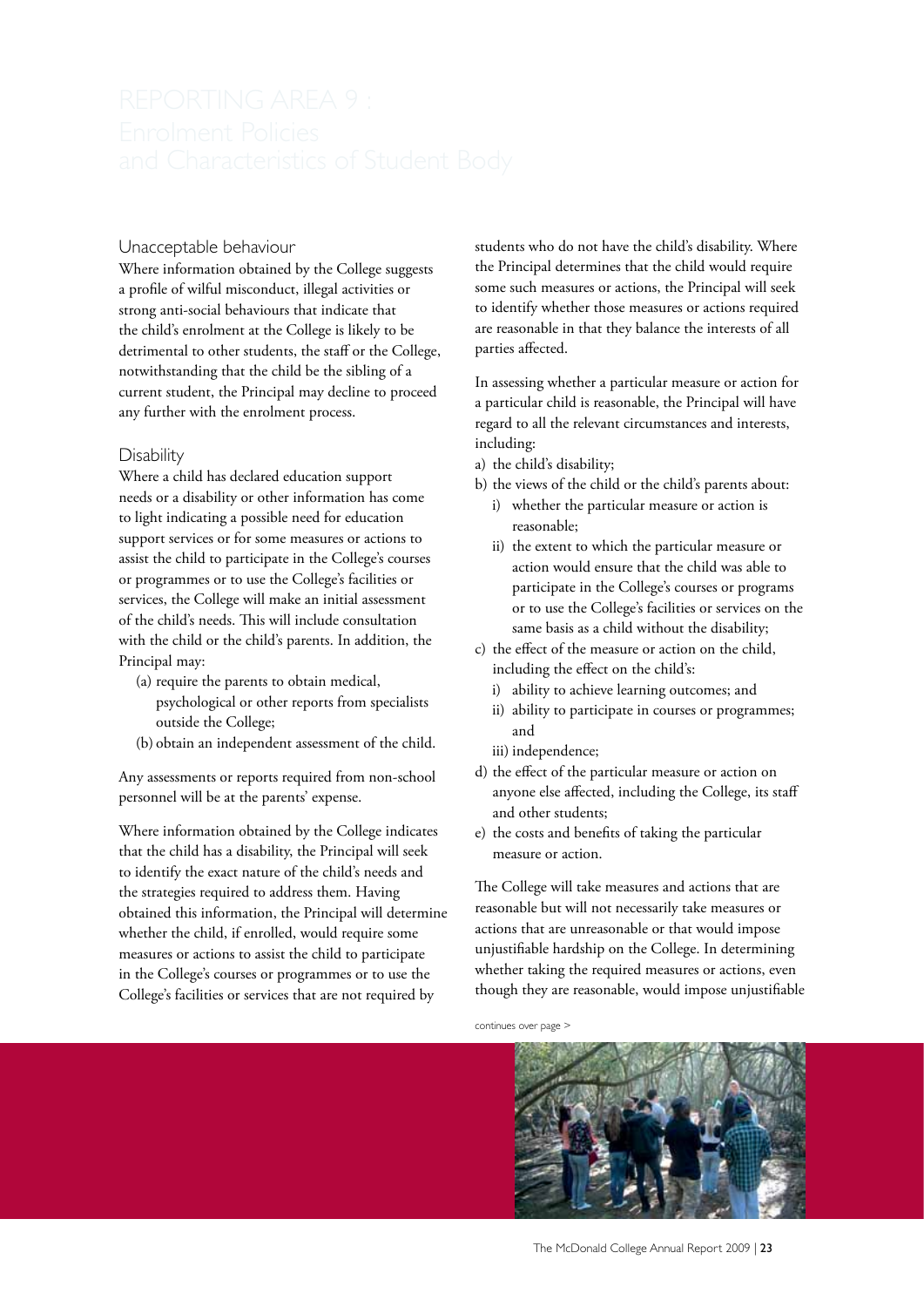hardship on the College, the Principal will take into account all relevant circumstances of the case, including:

- (a) the nature of the benefit or detriment likely to accrue or be suffered by any persons concerned (including other students, staff, the College, the child, the family of the child, and the school community); and
- (b) the effect of the disability of the child; and
- (c) the College's financial circumstances and the estimated amount of expenditure required to be made by the College.

Where the Principal determines that the enrolment of the child would require the College to take unreasonable measures or actions to ensure that the child is able to participate in the College's courses or programmes, or to use the College's facilities and services, on the same basis as a student without a disability, or would cause unjustifiable hardship, the Principal may decline to offer a place at the College.

Failure by parents to disclose information The College reserves the right not to offer any child a place at the College or to defer the offer of a place to any child in its discretion but particularly when the parents, having been aware of their child's specific educational needs, decline to declare those needs or to withhold relevant information pertaining to their child.

The College also reserves the right to terminate an enrolment where there are not sufficient resources to deal with a child's needs and where the parents have not declared or have withheld known information pertaining to their child's needs.

#### Enrolment Offers and Acceptance

At the satisfactory conclusion of the assessment process, the College may make an offer to the parents to enrol the child. To accept the offer, the parents must within seven days of receiving it deliver to the College:

- $(1)$  the Acceptance Form;
- (2) the non-refundable enrolment deposit of two thousand dollars (\$2,000);

Failure to reply within the required time may result in the position being re-offered where other children are waiting for entry to the College.

#### Offers for Provisional Enrolment

Where circumstances give rise to uncertainty on the part of the Principal, a provisional enrolment may be offered for a child for a set period of time.

Conditions applying to such provisional enrolment will be set out in writing. In these cases, either the parents or the Principal may terminate the enrolment with seven days' notice. In such circumstances, enrolment deposits will be refunded and College fees will be adjusted to cover the period of enrolment only. No penalties will apply.

This provision may not be applied in the case of children with a disability.

#### Holding of Class Places

Places at the College will not be held for students who are withdrawn from the College for any longer than 10 months. Should the period of intended absence be less than 10 months, places may be held subject to College fees being maintained for the period of absence and the enrolment continuing to be eligible to attract Government subsidies.

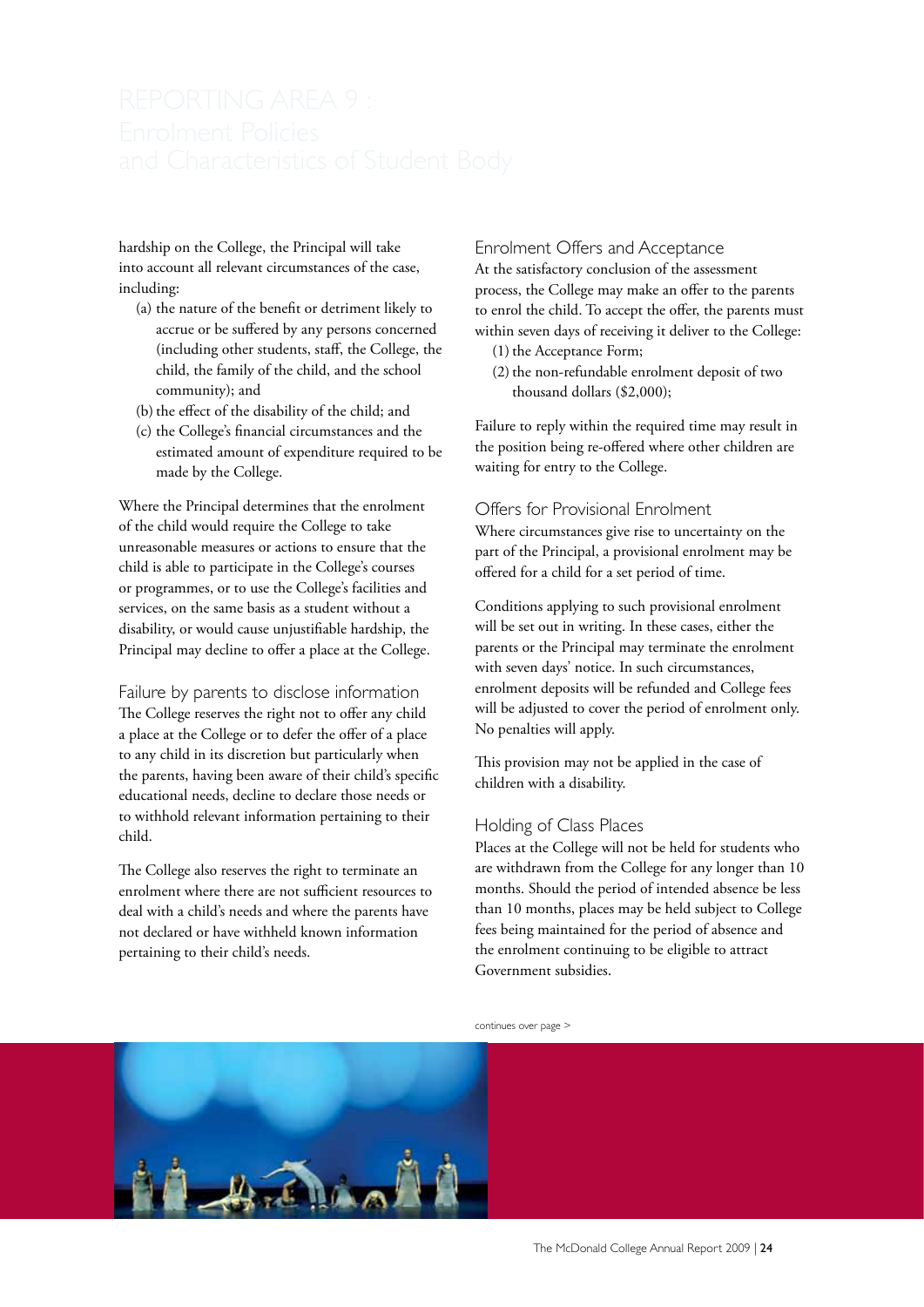#### Student Population

At the census date in 2009 the College had 451 students from Pre-school to Year 12. 321 students were in the Secondary School whilst 105 students were in the Junior School, and 25 in Pre-school. Approximately 42% of students were boys and 58% were girls. The students came from a wide range of backgrounds and demographic areas. The College enrolled overseas students and operated a boarding facility that accommodated 27 girls. As it is a comprehensive school, the students come from a wide range of backgrounds, including language background other than English, and a number of students with special needs. In addition 1% of students are Aboriginal or Torres Strait Islanders. The school enrolls overseas students for the senior years.

M. White *Registrar*

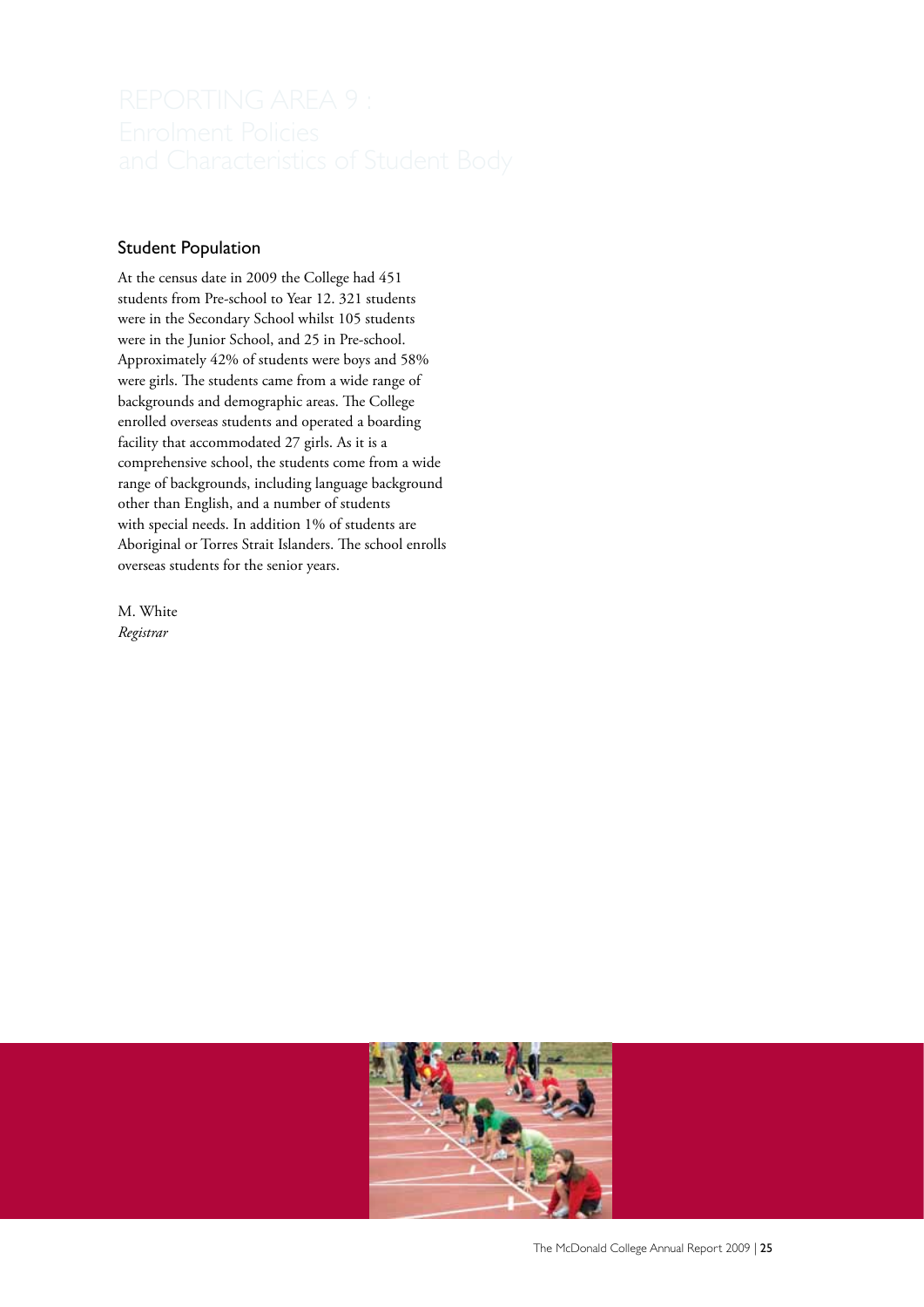## REPORTING AREA 10 : School Policies

#### Student Welfare Policies

The College seeks to provide a safe and supportive environment which:

- Minimises risk of harm and ensures students feel secure
- Supports the physical, social, academic, performance and emotional development of students
- Provides student welfare policies and programmes that develop a sense of self-worth and foster personal development

To ensure that all aspects of the College's mission for providing for a student's welfare are implemented the following policies and procedures are in place:

| Policy                                                                                                                                                                                                                              | Changes in 2009                                                                                                                                                                                      | Access to full text                                                                                                                                                                                                           |
|-------------------------------------------------------------------------------------------------------------------------------------------------------------------------------------------------------------------------------------|------------------------------------------------------------------------------------------------------------------------------------------------------------------------------------------------------|-------------------------------------------------------------------------------------------------------------------------------------------------------------------------------------------------------------------------------|
| Child Protection Policy encompassing<br>• definitions and concepts<br>· legislative requirements<br>• preventative strategies<br>• reporting and investigating "reportable conduct"<br>• investigation processes<br>· documentation | <b>Child Protection</b><br>Policy was updated<br>and Section II -<br>Definitions completely<br>re-written. Risk of<br>harm throughout<br>the document was<br>changed to risk of<br>significant harm. | • Issued to staff members<br>and members of College<br>Council<br>• College Intranet<br>• Parent Portal on the<br>web site                                                                                                    |
| Security Policy encompassing<br>• procedures for security of the grounds<br>and buildings<br>• use of grounds and facilities<br>• emergency procedures<br>• travel on school-related activities                                     | Nil                                                                                                                                                                                                  | • College Intranet<br>• Parents may request<br>copies by contacting<br>Senior School Reception                                                                                                                                |
| Supervision Policy encompassing<br>• duty of care and risk management<br>· levels of supervision for on-site and<br>off-site activities<br>· guidelines for supervisors                                                             | Updated<br>Risk assessment<br>procedures reviewed<br>and further developed                                                                                                                           | Full text in<br>• Staff Handbook<br>• College Intranet<br>(pertinent policies)                                                                                                                                                |
| Codes of Conduct Policy encompassing<br>• code of conduct for staff and students<br>• behaviour management<br>• the role of the student leadership system                                                                           | Student Discipline<br>policy and procedures<br>- reviewed.<br>Role of prefects<br>reviewed.                                                                                                          | Full text on College Intranet<br>Partial text in:<br>• Staff Handbook<br>• Student diary<br>• Handbook for Parents &<br><b>Students</b><br>• Orientation – all new staff<br>given a copy of the Code<br>of Conduct for Staff. |

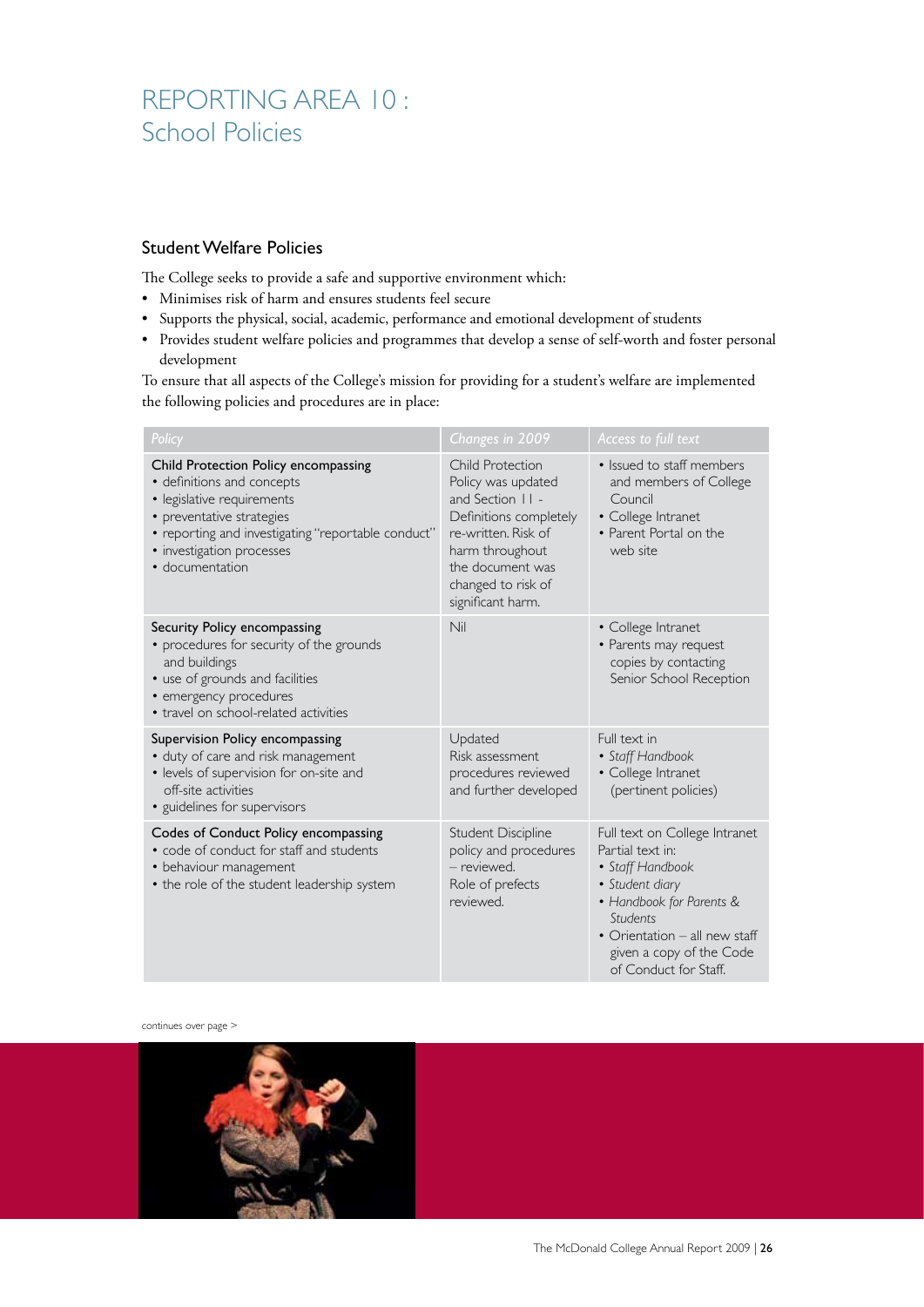| Policy                                                                                                                                                                                                             | Changes in 2009                              | Access to full text                                                                                                                                 |
|--------------------------------------------------------------------------------------------------------------------------------------------------------------------------------------------------------------------|----------------------------------------------|-----------------------------------------------------------------------------------------------------------------------------------------------------|
| Pastoral Care encompassing<br>• the pastoral care system<br>· availability of and access to special services such<br>as counselling<br>• health care procedures<br>• critical incident policy<br>• homework policy | Medication dispensing<br>procedures reviewed | Full text in<br>• Staff Handbook<br>• Text of homework policy<br>in Student diary and<br>Handbook for Parents &<br>Students<br>• Intranet for staff |
| Communication Policy encompassing<br>• formal and informal mechanisms in place for<br>facilitating communication between the school<br>and those with an interest in the student's<br>education and well-being     | A new policy was<br>implemented in 2009      | Full text contained in<br>• Staff Handbook<br>• Handbook for Parents &<br>Students<br>• Parent Portal on web site<br>$\bullet$ Intranet for staff   |

#### Student Discipline

Students are required to abide by the College's rules and to follow the directions of teachers and other people with authority delegated by the College. Where disciplinary action is required penalties imposed vary according to the nature of the breach of discipline and a student's prior behaviour.

All disciplinary action that may result in any sanction against the student including suspension, exclusion or expulsion provides processes based on procedural fairness.

The full text of the College's Discipline Policy and associated procedures is provided to the College community through:

- *The Staff Handbook*
- *Parent and Student Handbook*
- College Intranet

The College expressly prohibits corporal punishment and does not explicitly or implicitly sanction the administering of corporal punishment by non-college persons, including parents, to enforce discipline at the College.

### Reporting Complaints and Grievance Resolution

The College's policy for dealing with complaints and grievances includes processes for raising and responding to matters of concern identified by parents and/or students. These processes incorporate, as appropriate, principles of procedural fairness.

The full text of the College's policy and processes for complaints and grievance resolution is provided in the Staff Handbook. An appropriate outline of the policy and processes is also in the Parent and Student Handbook, student diary and on the College intranet and the Parent Portal of the web site.

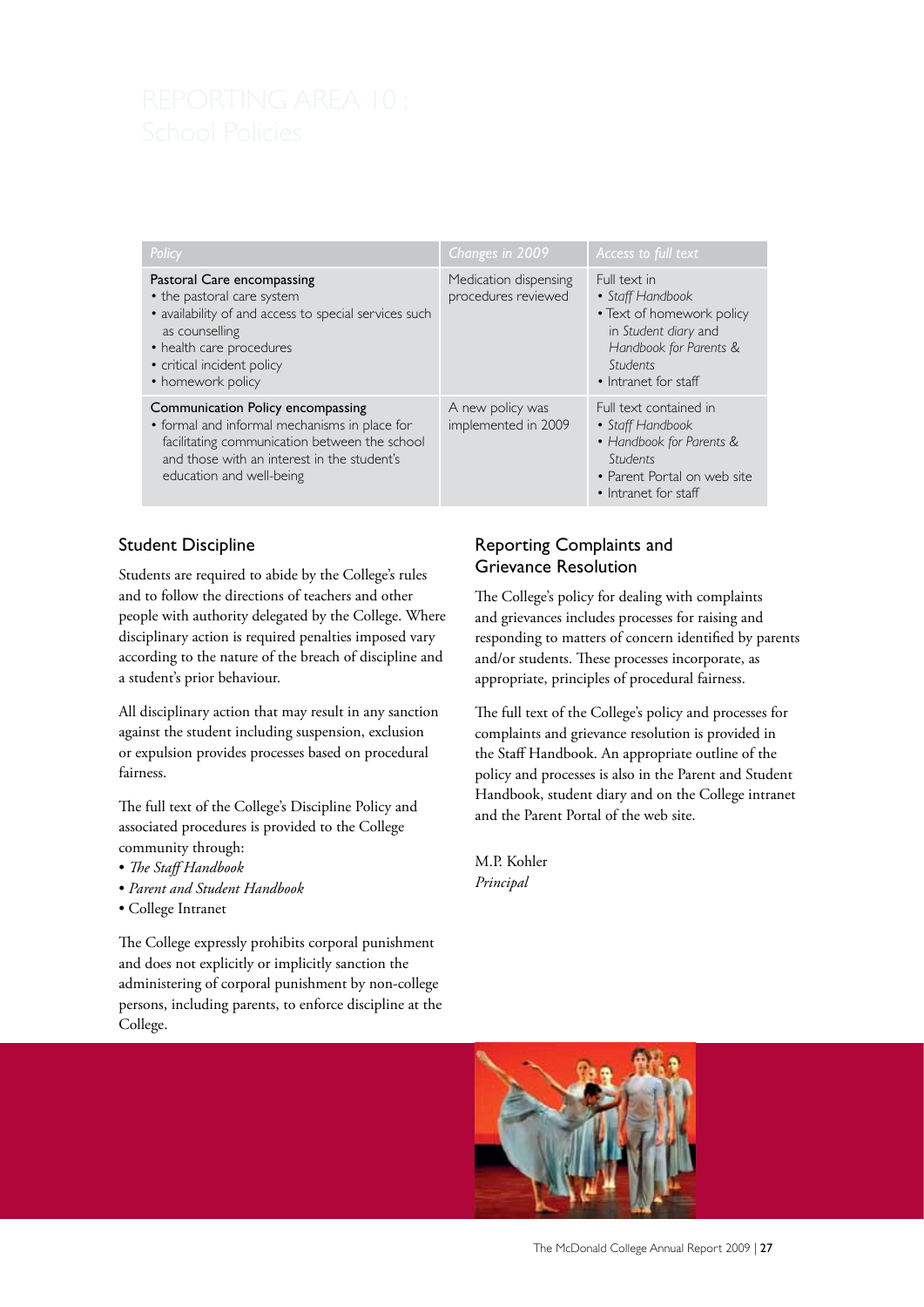## REPORTING AREA 11: School Determined Improvement Targets

### Achievement of priorities identified in the College's 2008 Annual Report

| Area                            | <b>Priorities</b>                                                                                                                                                                                                                              |
|---------------------------------|------------------------------------------------------------------------------------------------------------------------------------------------------------------------------------------------------------------------------------------------|
| Teaching and Learning           | • Further implementation of literacy intervention strategies in Stage 1 and 2<br>• Mathematics Help – Junior School & Secondary School<br>• HSC Holiday Classes<br>• Learning Support<br>• Introduction of Legal Studies (HSC)<br>• Mock Trial |
| <b>Student Welfare</b>          | • Revised Policies:<br>- Code of Conduct<br>- Anti-Bullying<br>- Complaints & Grievance Procedures<br>- Performance<br>-Values Education integration into work units                                                                           |
| <b>Facilities and Resources</b> | • Improved IT capabilities<br>• Update Denbigh capabilities<br>• Revised policies:<br>– Security<br>- Building & Maintenance                                                                                                                   |

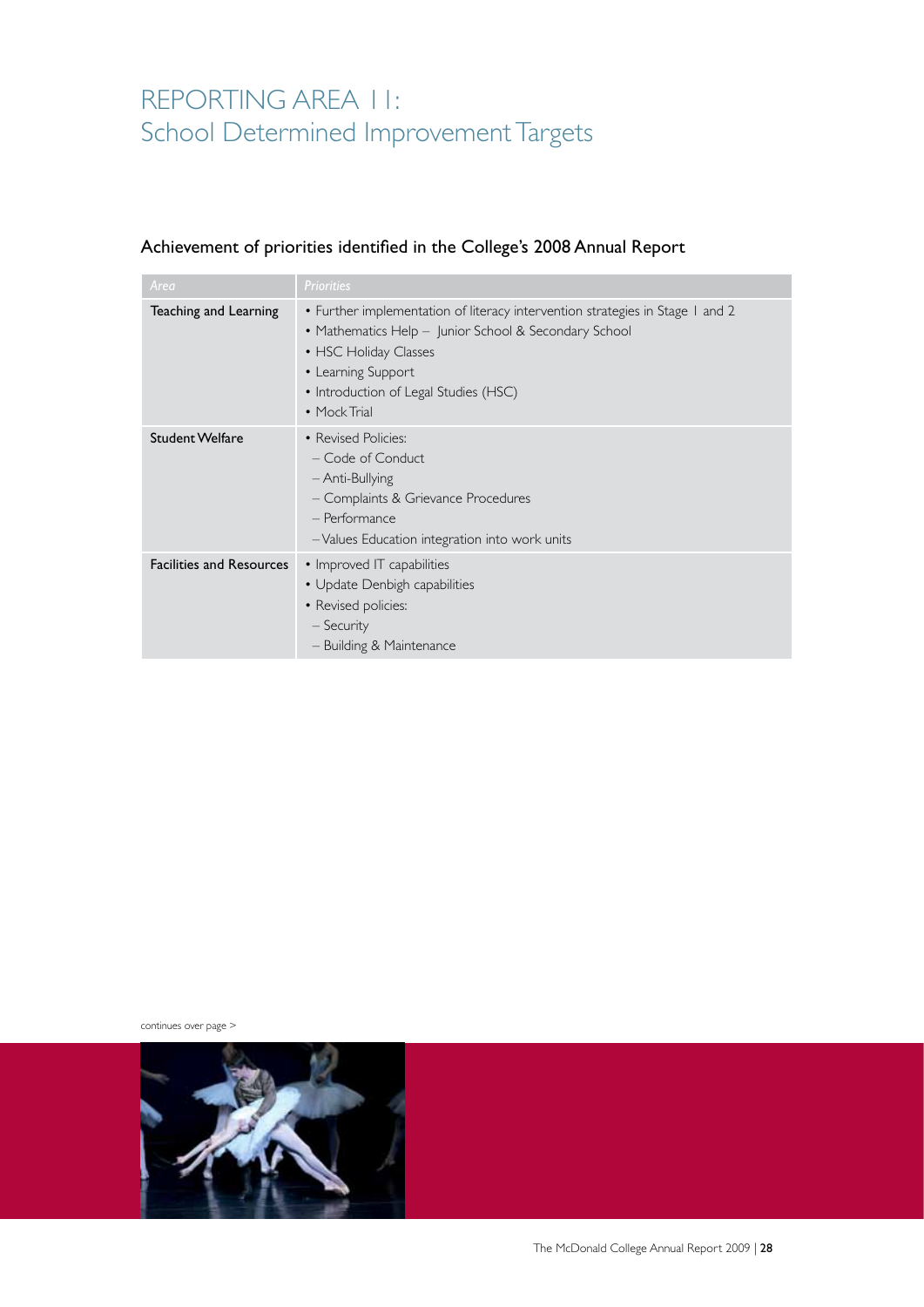### 2010 Priority areas for improvement

| Area                            | <b>Priorities</b>                                                                                                                                                                                                                                       |
|---------------------------------|---------------------------------------------------------------------------------------------------------------------------------------------------------------------------------------------------------------------------------------------------------|
| Teaching and Learning           | • Improve student performance in HSC<br>• Reviewing `Double Time' at all levels – Council, Staff and Students<br>• In-servicing staff on recent changes in BOS requirements and National Curriculum<br>• Primary – Focus on Literacy and Writing Skills |
| <b>Student Welfare</b>          | • Introduction of a Social Justice Programme<br>• Raising student, staff, parent awareness on cyberbullying<br>• Providing workshops on driver education for Years 9–12<br>• Primary – Student leadership and citizenship skills                        |
| <b>Facilities and Resources</b> | • Extension to Conference Centre<br>• Fit-out of Amphitheatre<br>$\bullet$ IT – Upgrade to Network Infrastructure and Servers<br>• Move to update Digi Lab<br>• Interactive Whiteboard - Junior School<br>• Costume Department                          |

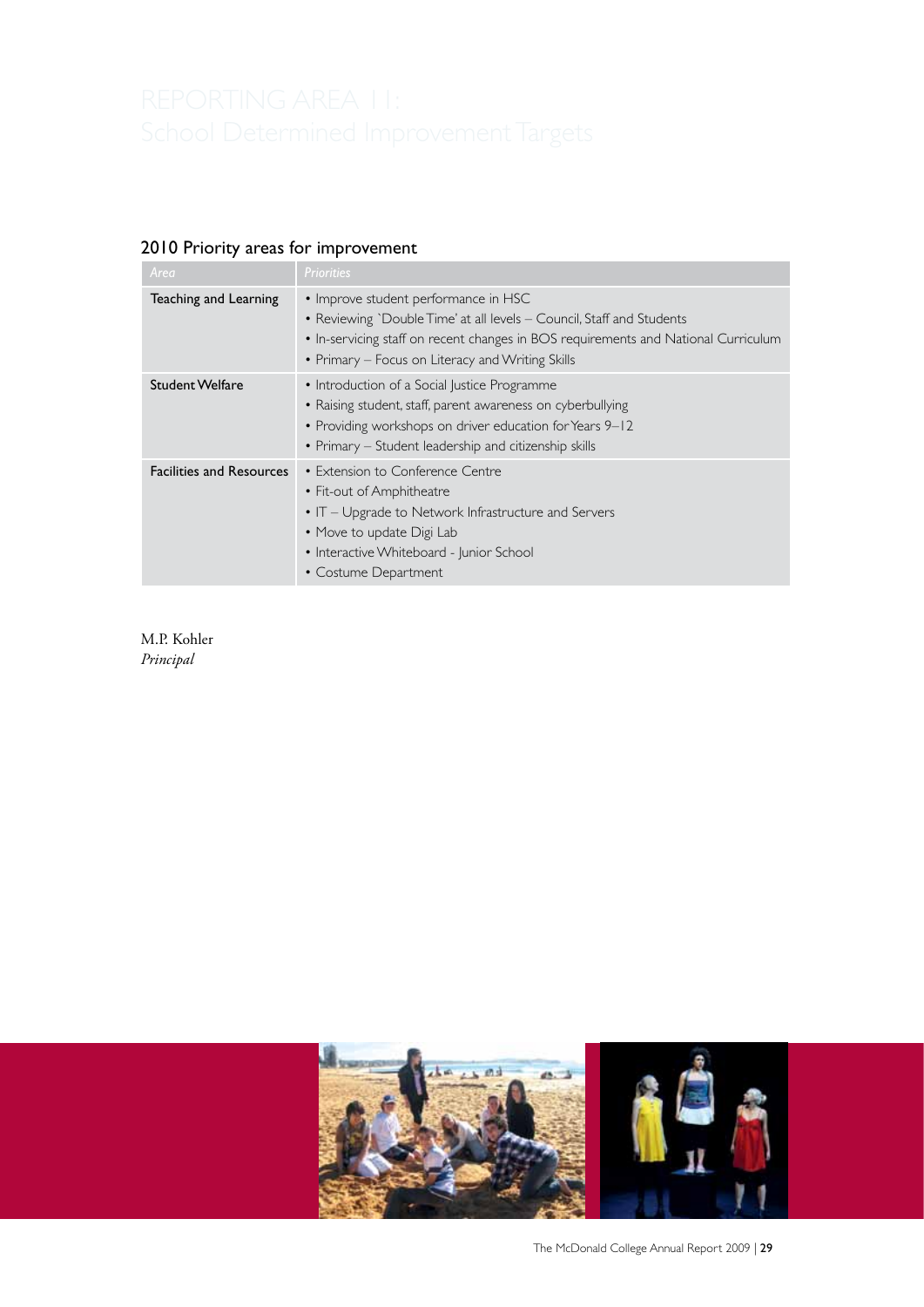## REPORTING AREA 12 : Initiatives Promoting Respect and Responsibility

The College requires all students to recognise that they are valued and integral parts of the school community, with parents and staff providing the care and support that engender self esteem, mutual respect and responsibility. There is much scope to develop talents and to learn through experiences. The College works with staff and students on a values-rich Respect, Responsibility and Right choice platform.

These values are articulated in all areas of the College's operation. They are entrenched in academic programmes with Assemblies, both in the Junior School and the Secondary School being used to reinforce these values.

Performing arts education engenders respect for fellow performers, differing performance genre, varying cultures and oneself with humility and self esteem. These characteristics are essential for success at the highest level.

Being a performance based community, our students best contribute to community projects through their love of performance. The Prefects organised a concert with all funds raised being donated to the Red Cross Bush Fire Appeal. They choose this appeal as their project to assist students and families affected by this terrible Australian disaster.

Students assisted with the Salvation Army door knock appeal and smaller community service performances such as in nursing homes and with Senior Citizens Week performances.

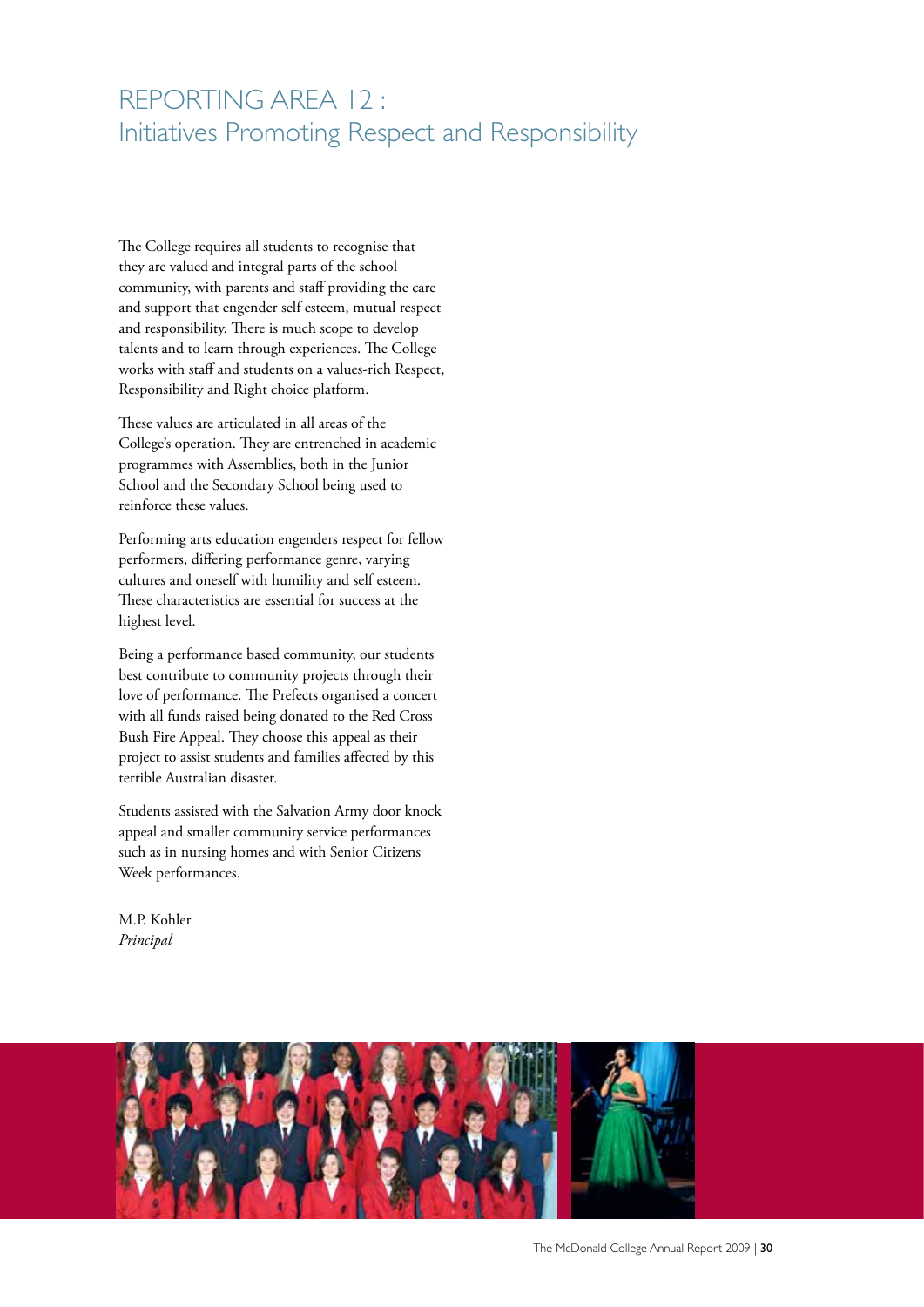## REPORTING AREA 13 : Parent, Student and Teacher Satisfaction

The College is very proud of it's 'open door policy' with parent involvement welcomed and encouraged. The Parents and Friends Association meets twice each term or according to need and has the function of disseminating funds collected through the P & F levy and running fund raising activities – such as Performing with the Staff and a Junior School Disco.

The level of parent participation both as an audience and as performers was very high at Performing with the Staff with the venue being completely booked out.

Parents say that they value the many and varied opportunities offered to their student and that personal responsibility is encouraged. One parent commented that her daughter *'can hardly wait until the car has stopped in the morning before she is trying to get out to start her day at The McDonald College.'* Another parent wrote, *'I appreciate the holistic, child-centered approach the College offers'*.

#### Student Satisfaction

Feedback from most students indicates that they love coming to school each day and they feel accepted. They enjoy the friendship and interaction across all years of the school and particularly note the 'lively and happy student body'.

Students say they feel empowered to be themselves and to not worry about what others think. They feel that the College nurtures their individuality and they love wearing their uniform.

Students value the mutual respect between teachers and students and feel they could turn to their teachers for advice in times of need. They noted that the teachers really care about them.

All students felt that their performing arts training is what motivates them in every aspect of their education and life.

### Teacher Satisfaction

The Staff of the College were heavily involved in preparing for the Registration and Accreditation by the New South Wales Board of Studies in the early part of 2009 and 2008 prior to that. The Staff were very proud of the result of a full five year Registration being granted and the accolades from the Inspectors for their exceptional work.

The Staff is very supportive of each other and have good relationships with their peers and the College community.

The Staff feel well supported in their teaching and disciplinary roles and appreciate a harmonious environment in which to work. They also noted an appreciation of being listened to and higher levels of consultation.

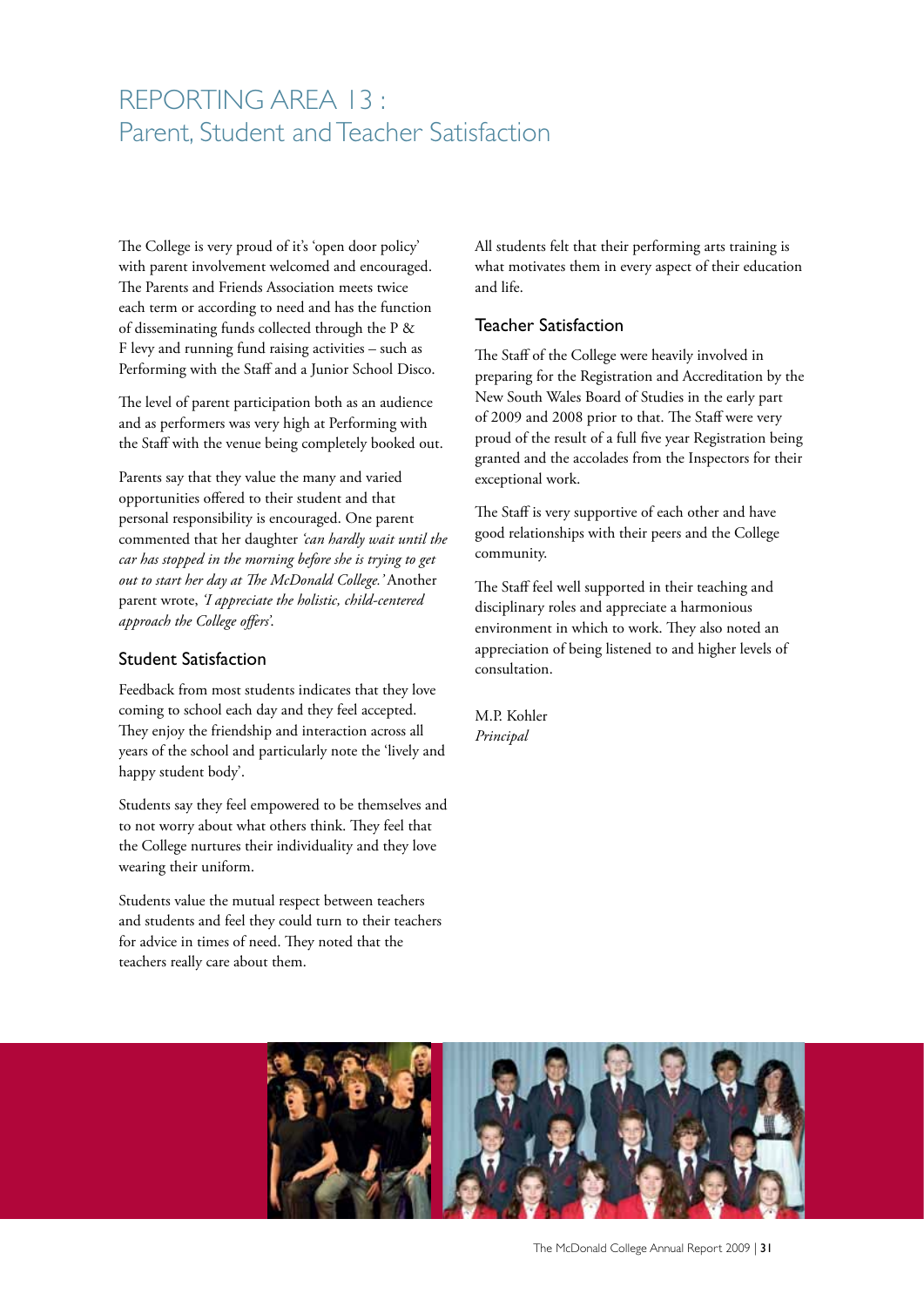## REPORTING AREA 14 : Summary Financial Information

These pie charts provide graphic representation of income and expenditure. The College's finances are managed by the Finance Committee of Council which includes the Chairman, Vice Chairman and Treasurer of the College Council; Principal, Business Manager and Accountant. This committee meets each month and regularly reports to Council.



 S. Owen *Finance Manager*